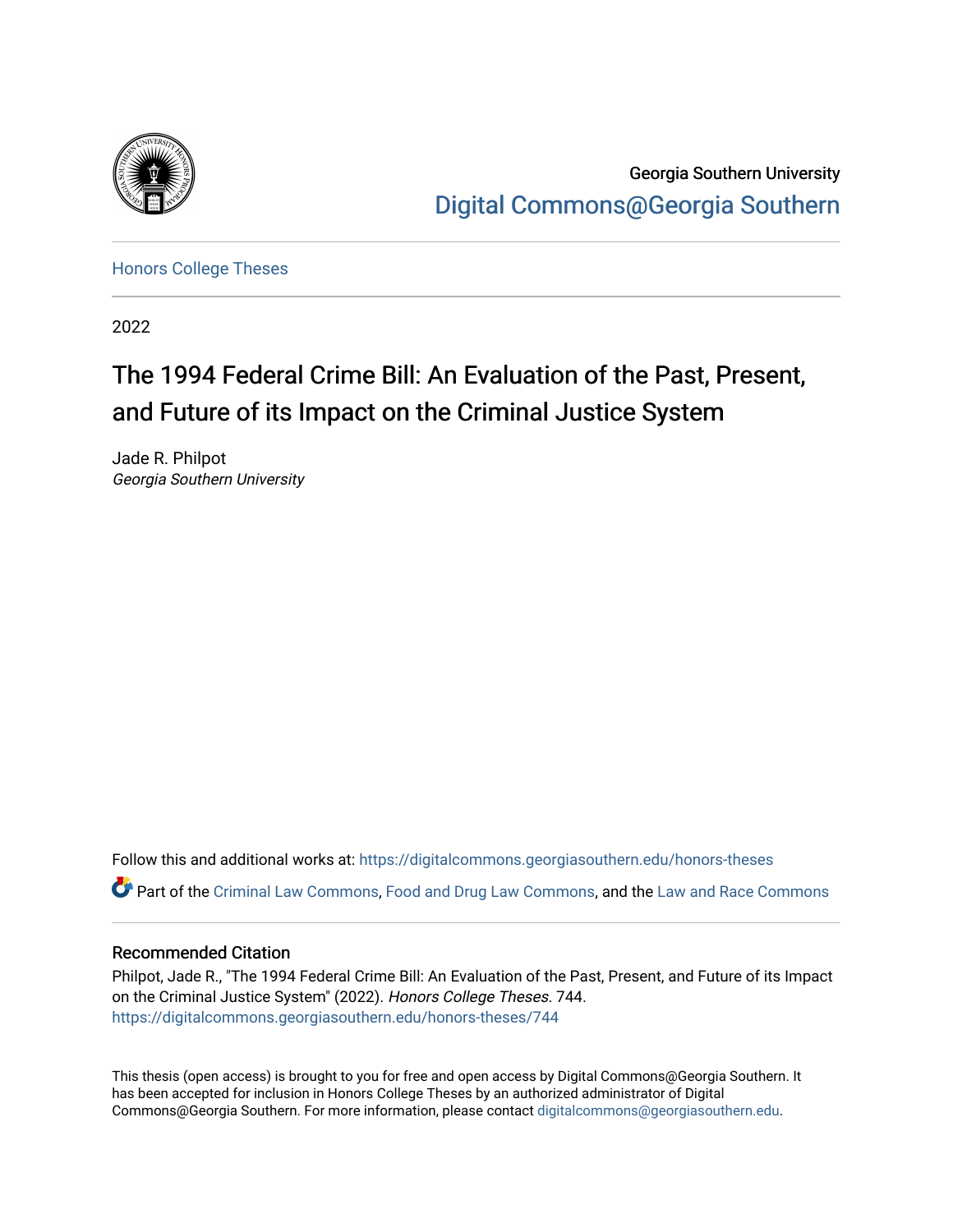# *The 1994 Federal Crime Bill: An Evaluation of the Past, Present, and Future of its Impact on the Criminal Justice System*

An Honors Thesis submitted in partial fulfillment of the requirements for Honors in *Criminal Justice & Criminology.*

> By *Jade Philpot*

Under the mentorship of *Dr. Laurie A. Gould*

# ABSTRACT

The 1994 Violent Crime Control and Law Enforcement Act was signed into law in response to the crack cocaine and crime epidemic of the 1980s. In this thesis I address the major elements of this bill, the racial, financial, and ethical conflicts that arose thereafter, and the reforms that should be implemented today to correct said conflicts.

Thesis Mentor:\_\_\_\_\_\_\_\_\_\_\_\_\_\_\_\_\_\_\_\_\_\_\_\_

Dr. Laurie A. Gould

Honors Director:

Dr. Steven Engel

April 2022 *Criminal Justice and Criminology* Honors College **Georgia Southern University**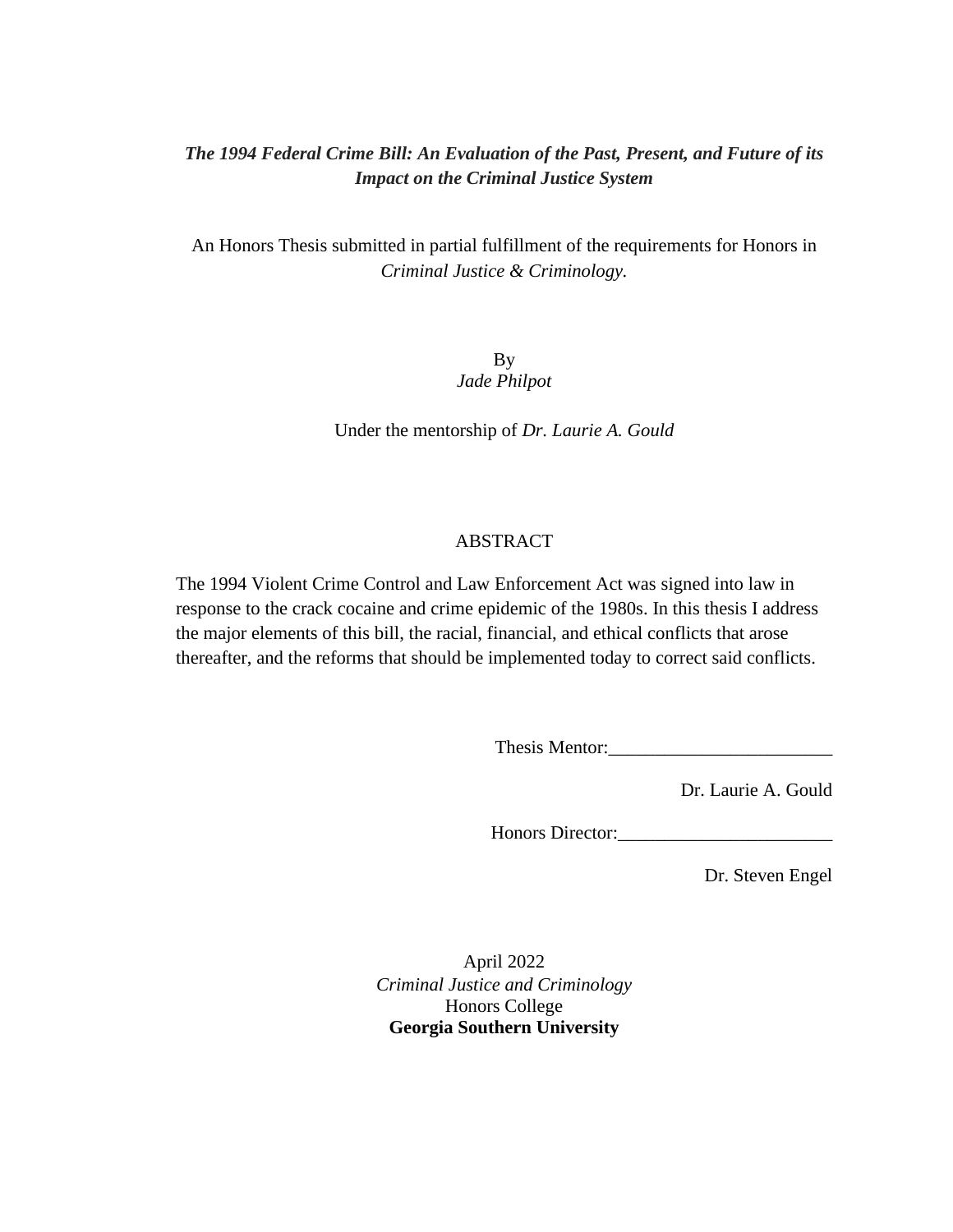# **Acknowledgments**

I can't stress enough how thankful I am to Dr. Gould for sticking out these last three semesters with me working on this paper. For all the missed and rescheduled Zoom calls, late night emails, and most importantly for your unwavering empathy and adaptability to my life changes over the course of the past year and a half. And to my Mama, for all the nights you woke up out of a dead sleep to listen to me cry and complain about this thesis, just to tell me how to break it down and make it manageable, and always reminding me of the bigger picture. Thank you.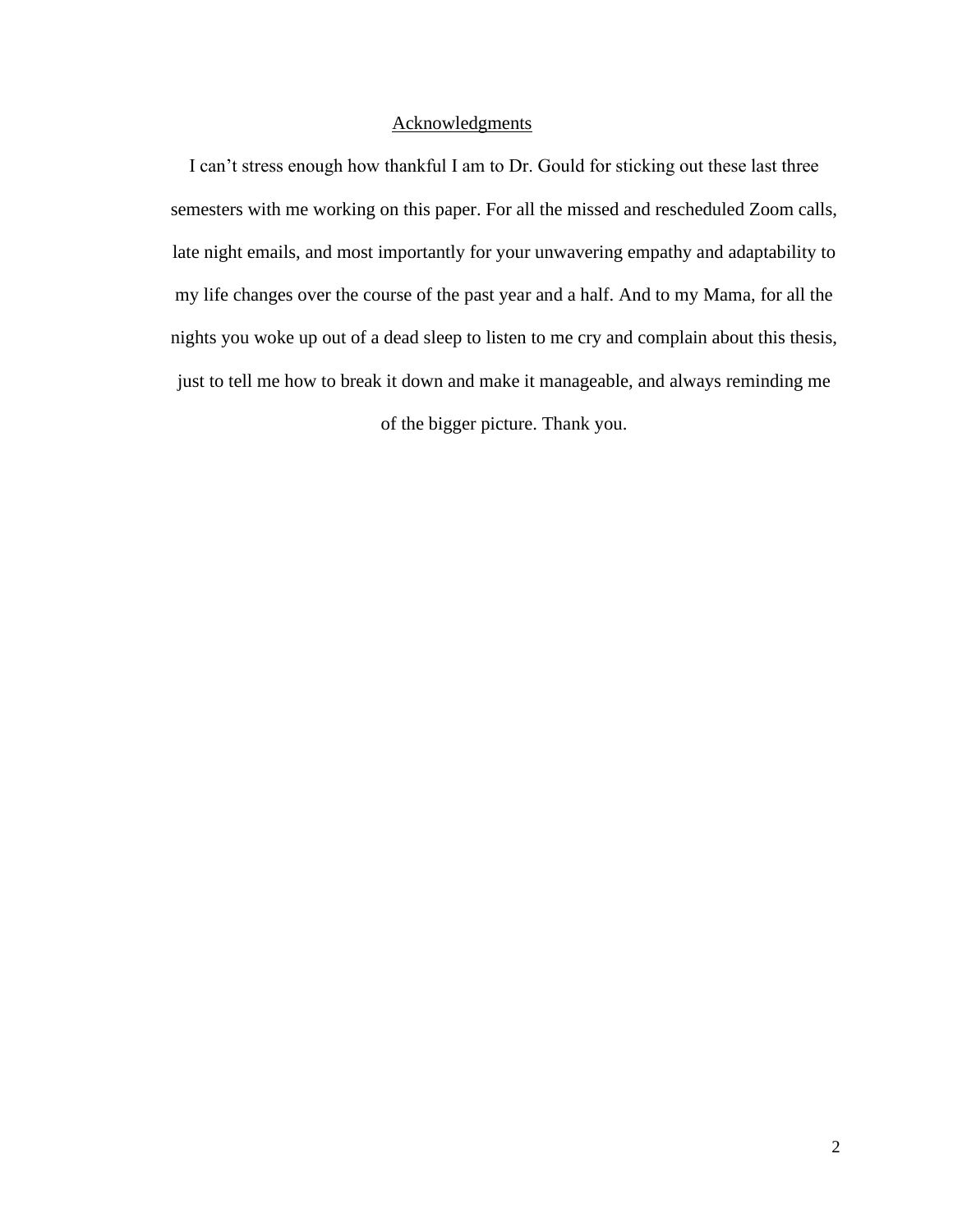# Introduction

The 1994 Violent Crime Control and Law Enforcement Act (hereafter referred to as the 1994 Crime Bill) was signed into law under the Clinton administration, but events dating back to the Nixon era fed into its creation. The 1990s saw an almost unexplainable spike in crime, following on the heels of the supposed crack epidemic of the 1980s. Wanting to accomplish more than his predecessors, Clinton pushed for a bill that would uphold the tough on crime campaign that he based his presidency around. And so the crime bill of 1994 was born. This bill's initial goals were to put more police on the streets, fund the construction of more prisons, and dramatically increase the length of prison sentences for people convicted of drug and violent crimes. The unintended consequences of this bill cannot be overstated, as it is responsible for some of the more dire problems with the criminal justice system today. The school to prison pipeline for minority youth can be traced back to this legislation, as can increased racial discrimination in the justice system, the militarization of the police, and many others. Major Components of the Crime Bill

The main objective of the 1994 crime bill was to reduce the rate of drug and violent crime by being "tough on crime." One of the major parts of the bill was putting 100,000 more police on the streets, with the goal of deterring crime. To accomplish this, police agencies received large boosts in their operating budgets, some of which was used to purchase surplus military equipment, leading to further militarization of the police. Secondly, the 1994 crime bill gave way to truth in sentencing, which eliminated "good time" in prisons and increased penalties for certain crimes. Additionally, the bill inspired a wave of punitive sentencing policies, such as 3 Strikes and You're Out legislation,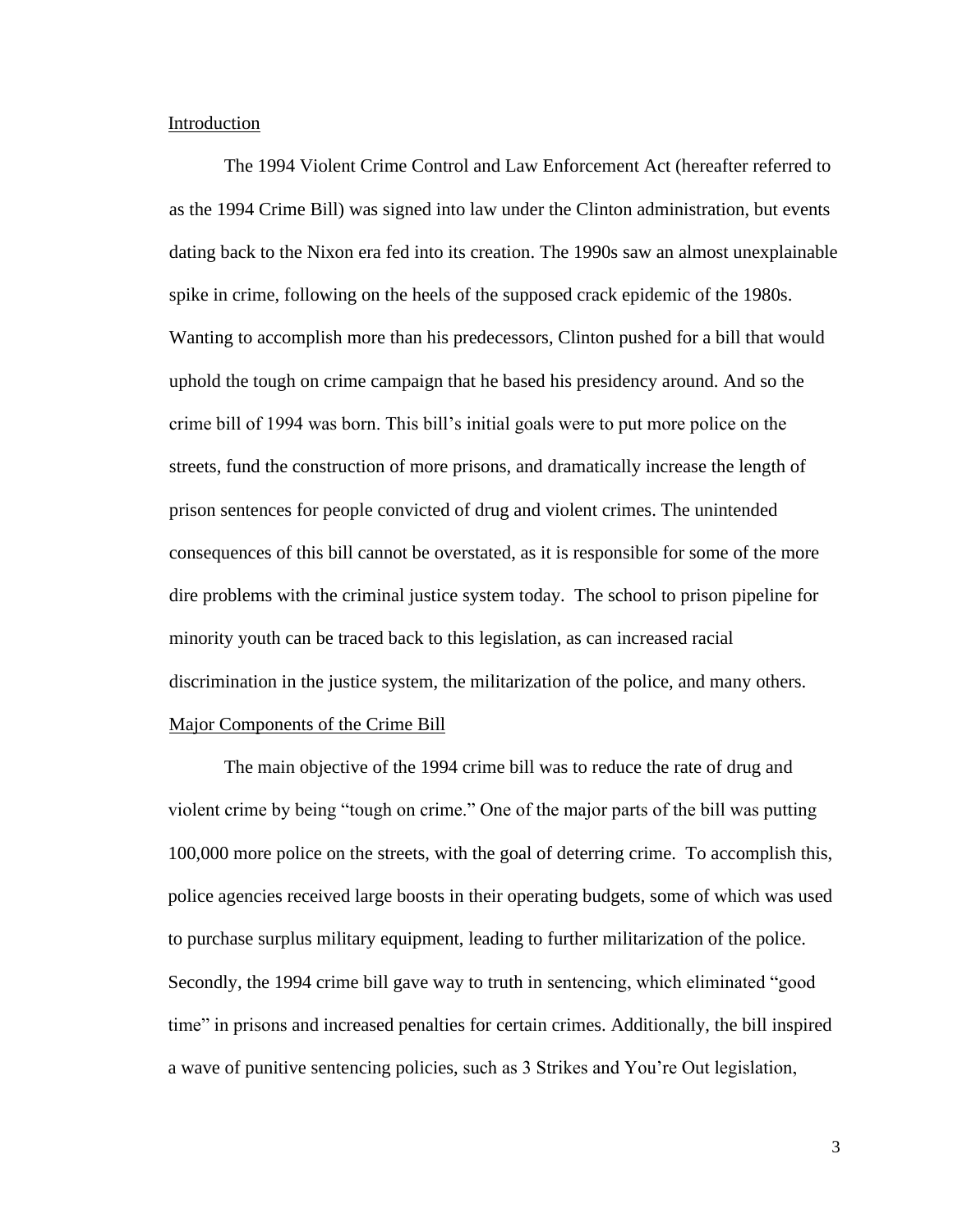across the United States. Lastly, this legislation involved increased prison construction to accommodate the influx of new inmates, leading to an increase in both publicly run facilities and private prisons, both of which have contributed to mass incarceration. Major Problems Associated with the Crime Bill

The passage of the 1994 Crime Bill ushered in an era of reform for our criminal justice system, but with this reform came a host of issues which have yet to be remedied. The first and most controversial of which being mass incarceration. The United States is home to less than 5% of the world's population, yet we account for 25% of its prisoners (Lee, 2021). There are a host of issues associated with mass incarceration including, prison overcrowding, the increase in the elderly inmate population, the increased cost of incarceration to taxpayers, racial discrimination, voter disenfranchisement for large proportions of the African American population (notably males), as well as a host of issues associated with families and communities of those incarcerated.

#### Purpose

The purpose of the current study is to analyze the unintended consequences of the 1994 Crime Bill and associated legislation, as well as to examine the effect of reform efforts that have been implemented to address these consequences and make recommendations for further reforms that are still needed.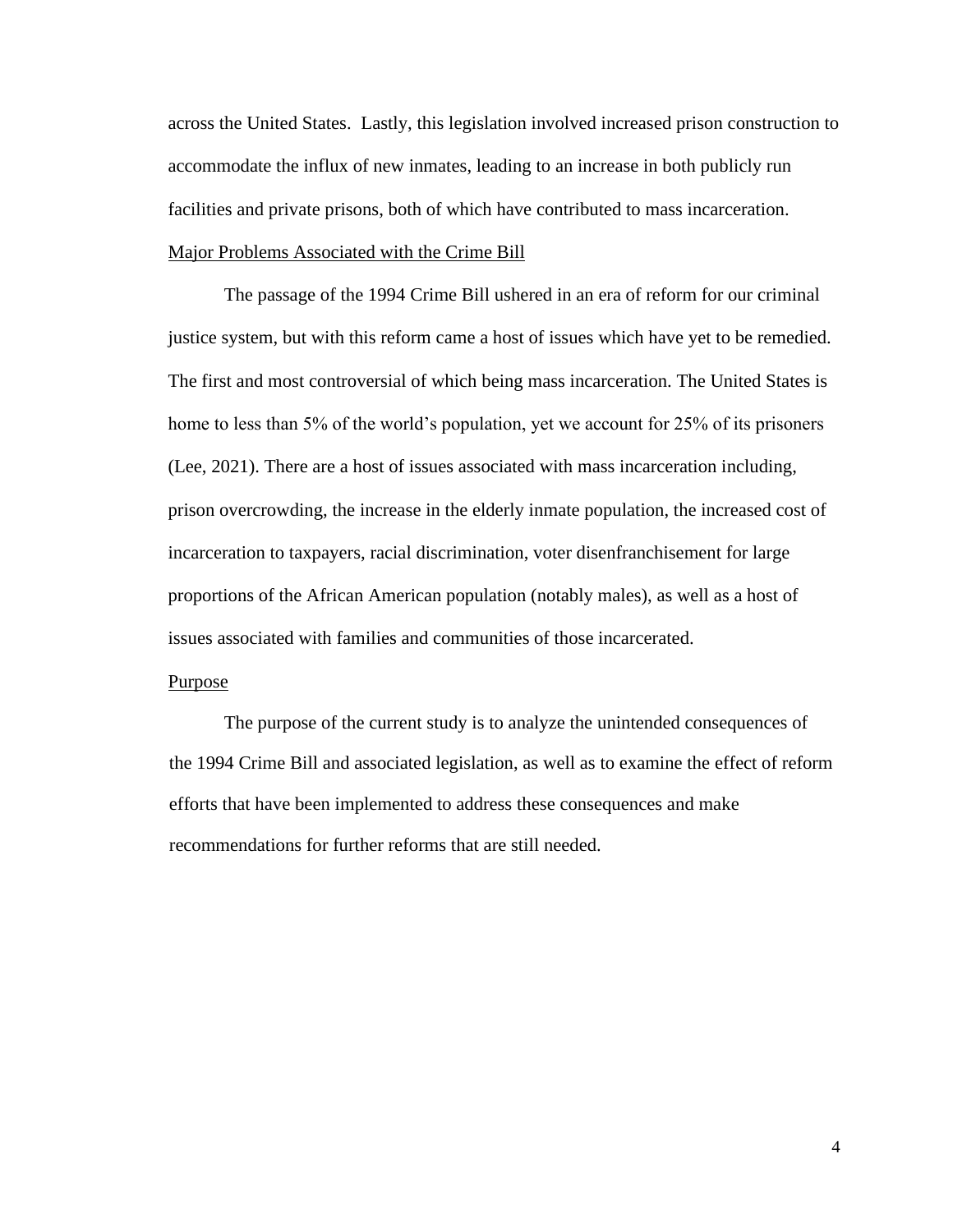#### Theoretical Framework: Critical Race Theory and Institutional Racism

Before an examination of the more detrimental aspects of the 1994 Crime Bill, it is first necessary to explore Critical Race Theory, as that is the primary theoretical framework being employed in this study. Since the United States' inception, this country has defined and divided its people by what they own, who they are, and what they look like. More often than not, nothing more than one's physical characteristics are enough to assume where they fall on the socioeconomic ladder and the physical characteristic that is usually to blame for this rush to judgment is race.

Contrary to popular belief, race is not an actual biological trait, it is nothing more than a social construct (Barak et al., 2018), devised as a "strategy for dividing, ranking, and controlling colonized people to maintain existing power dynamics" (Pate and Gould, 2012, p. 216). The introduction of race into American society and culture has shaped the cultural environment since the 18th century. With regard to African Americans specifically, this began with slavery. As the demand for labor grew in colonial America, colonists introduced slavery on American soil, but were presented with the age old dilemma of how it could be justified (Public Broadcasting Service 2003). Perhaps the only way that treating human beings like property could be justified was to ignore the humanity of enslaved populations. As such, slaves were viewed solely as property and the constitution considered African Americans 3/5ths of a person. These views were justified on the basis of pseudoscience that supported the narrative that African Americans were inferior. This helped to justify the murder, torture, kidnapping, and forced labor of enslaved Africans at the hands of whites. Between 1626 and 1875, over 300,00 Africans were stolen from their homelands and shipped to what would become the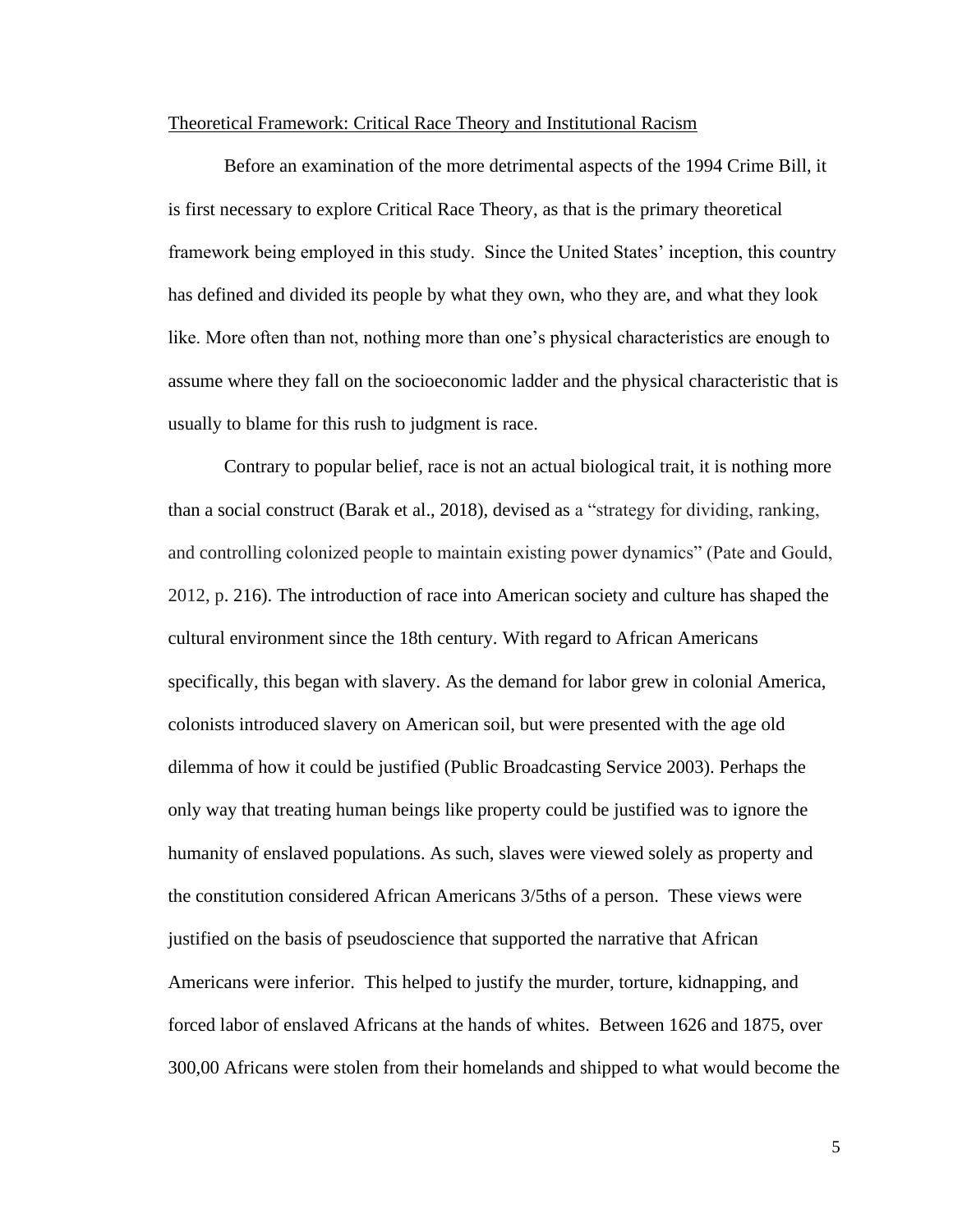United States (Slave Voyages, n.d.). Their children, and their children's children were subsequently born into a life of servitude and shackles, and in 1860, according to the last census taken before the start of the Civil war, there were approximately 4 million slaves living in the U.S. alone (O'Neill, 2021).

The period of time immediately after the end of the civil war, from 1865 until 1877, is known in U.S history as the reconstruction era. The purpose of reconstruction was to unify a country torn in half, but in actuality, those 12 years defined race relations in America for centuries to come. The era began with promise for the future, with Congress passing three monumental amendments to the Constitution that would integrate the entire population of African Americans living on US soil. The 13th, 14th, and 15th amendments abolished slavery as a whole, granted birthright citizenship and due process and equal protection rights, and granted all males the right to vote (*History & culture,* 2021). But drafting and enacting federal legislation are two different things. To tackle the issue of enforcement Congress, under the direction of the newly elected Republicans, devised a plan to divide and conquer the nation in hopes to unify it under the law. The former confederate states were divided into military districts and occupied by Union Soldiers in order to ensure state governments implemented the new amendments. Even in the face of military influence, southern Democrats were still able to pass laws to the detriment of African Americans. The Black codes were sets of state laws that only applied to persons of color and were created out of the fear that the economy in southern states would completely collapse amidst abolition. Some of these codes included things like: vagrancy resulting in a sentence of hard labor, with the ability to be "rented out" to local plantation owners at the sheriff's discretion and requiring child orphans and the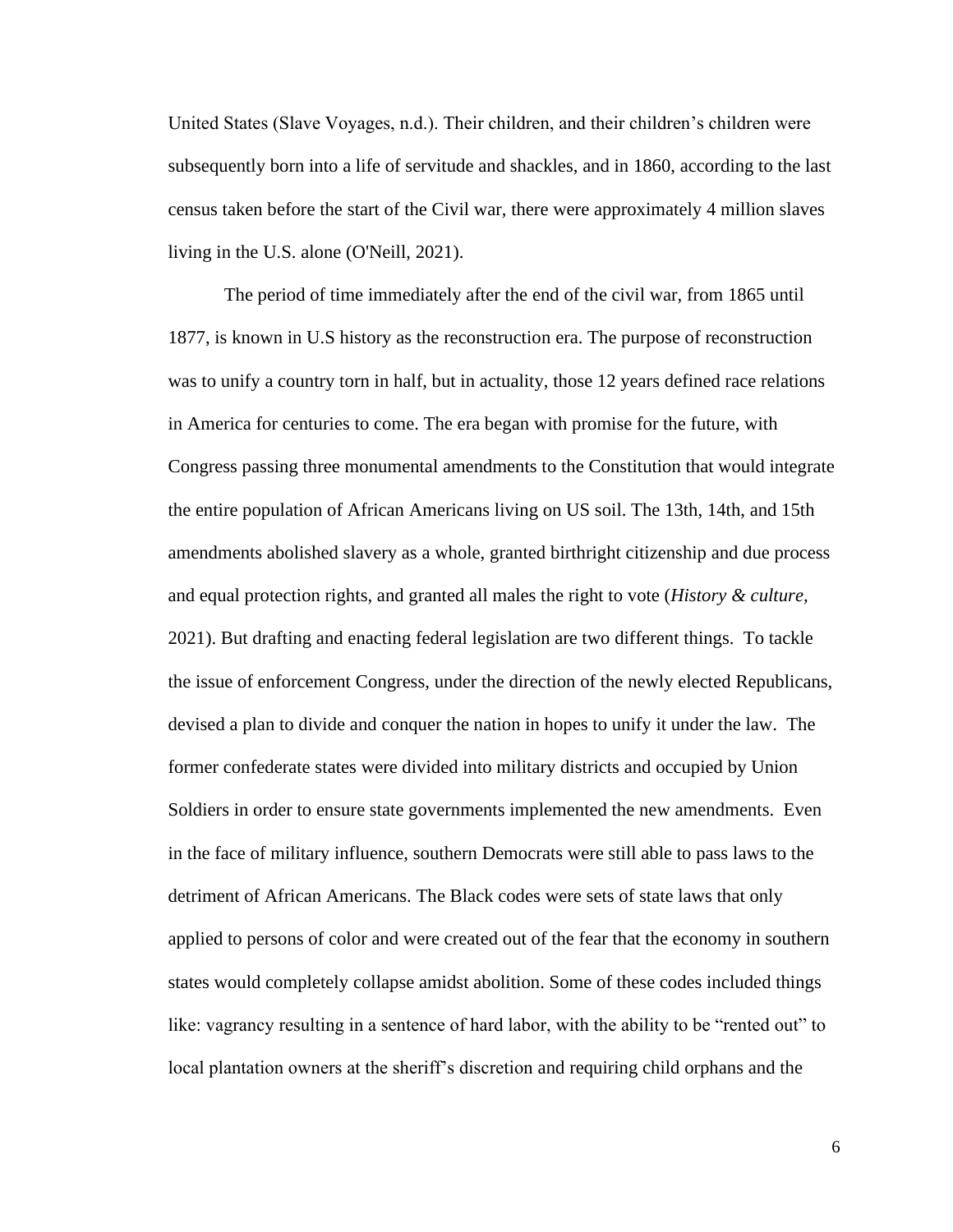children of vagrants to "apprentice" under white employers (Constitutional Rights Foundation, n.d.). Though the terminology may have changed, clearly elements of slavery remained long after the civil war ended and the 13th, 14th, and 15th amendments were passed.

Although slaves were free in a legal sense, not much had changed in the minds of the whites and a close examination reveals some important geographic differences in the treatment of African Americans. Specifically, in the Southern region of the United States former plantation owners banded together to commit cruel acts of violence against newly freed African Americans in an effort to subjugate the black population. This culture of violence and terror led to the creation of the Ku Klux Klan, a group of terrorists who continue to commit heinous crimes of violence against anyone deemed "racially inferior" (National Park Service, 2017). In addition to terrorizing African Americas who remained in the south, whether by choice or circumstance, plantation owners on the brink of losing their fortunes implemented slavery in the form of sharecropping.

Sharecropping developed after the civil war, when the newly freed slaves and wealthy plantation owners realized they had a common issue. The vast majority of African Americans had very few employment options following the abolition of slavery. Very few newly freed slaves had the means or opportunity to flee to the north and start anew, and with the threat of being targeted by groups like the Ku Klux Klan, leaving the plantations they were born on was a dangerous option. So, most did the only thing they could do and stayed on as sharecroppers. Generally, sharecroppers would work a section of the plantation in exchange for a share of the crop at the end of the harvest. On paper this sounds like a fair arrangement for both parties, but in reality, high interest rates and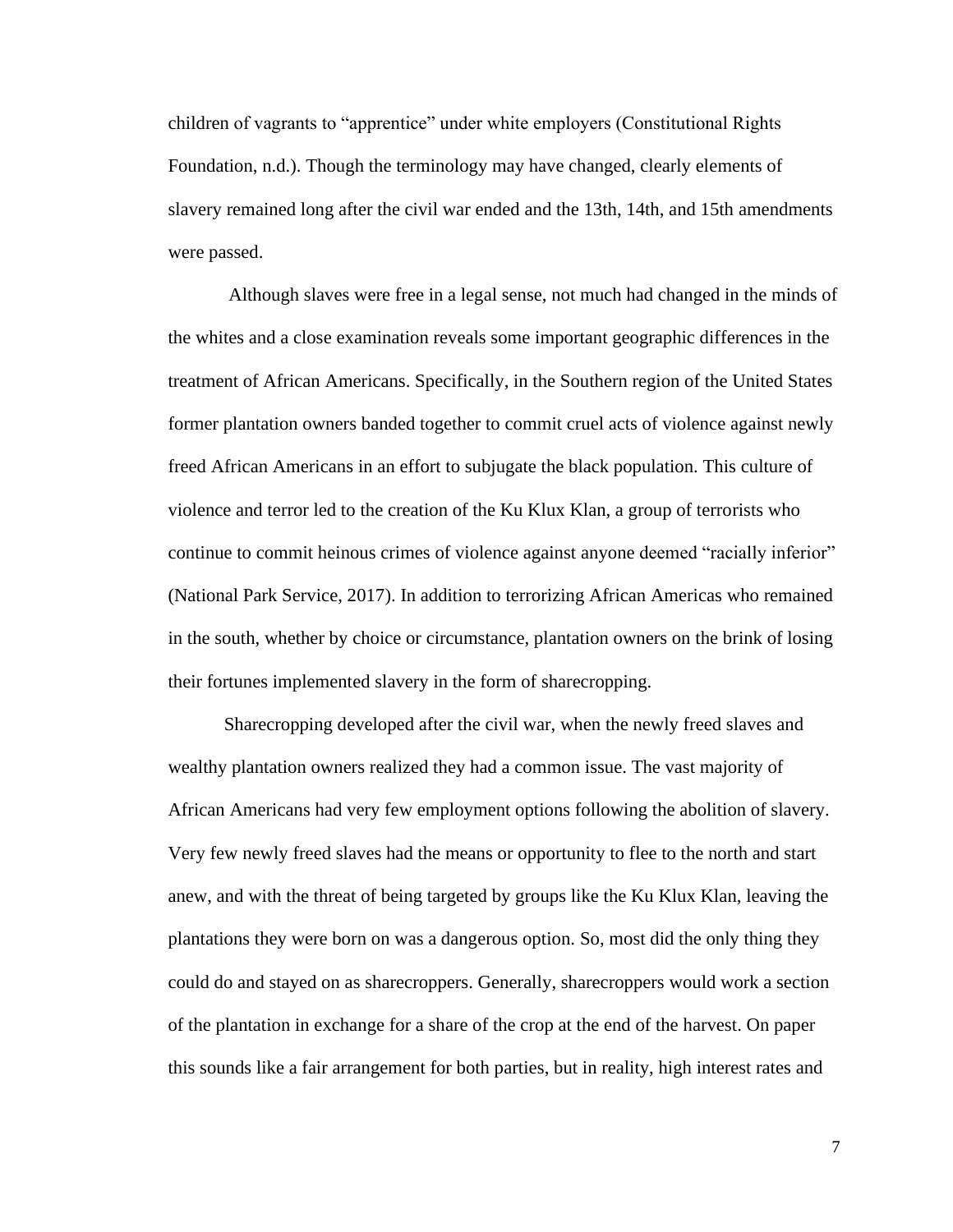unpredictable harvests resulted in few sharecroppers being able to repay their debts, effectively re-enslaving them (Public Broadcasting Service, n.d.).

Southern re-enslavement tactics would eventually usher in the Jim Crow laws that gripped the post-civil war south through the better half of the 20th century. Jim Crow effectively kept whites and blacks separate, but nowhere near equal, despite the fact that federal laws and Supreme Court rulings required it. Terrorist organizations such as the Ku Klux Klan used this era to continue to intimidate, torture, and kill any African American they believed to be stepping out of order. Jim Crow laws did not see their end until 1964 with the enactment of the Civil Rights Act, which prohibited discrimination based on race, color, religion, sex, or national origin (Office of the Assistant Secretary for Administration & Management, n.d.). However, a change in law does not come with an immediate change in the mindset of the people, and African Americans and other minorities continue to fight for equal social, political, and economic status.

The fight for equality is heavily tied to the current political climate and this can be seen in former President Trump's banning of federal employees from participating in diversity training deemed divisive or other training that covered topics including systemic racism, white privilege, and other race and gender issues (Guynn, 2021). This decision was in direct opposition to movements like Black Lives Matter and #MeToo, organizations whose sole focus is to be seen, heard, and taken seriously by the government that has disregarded their demographics for centuries. One of the main objectives of both movements is educating people on the history of discrimination against minority groups and the struggles they still face today (i.e., police brutality) and this executive order forbade this education.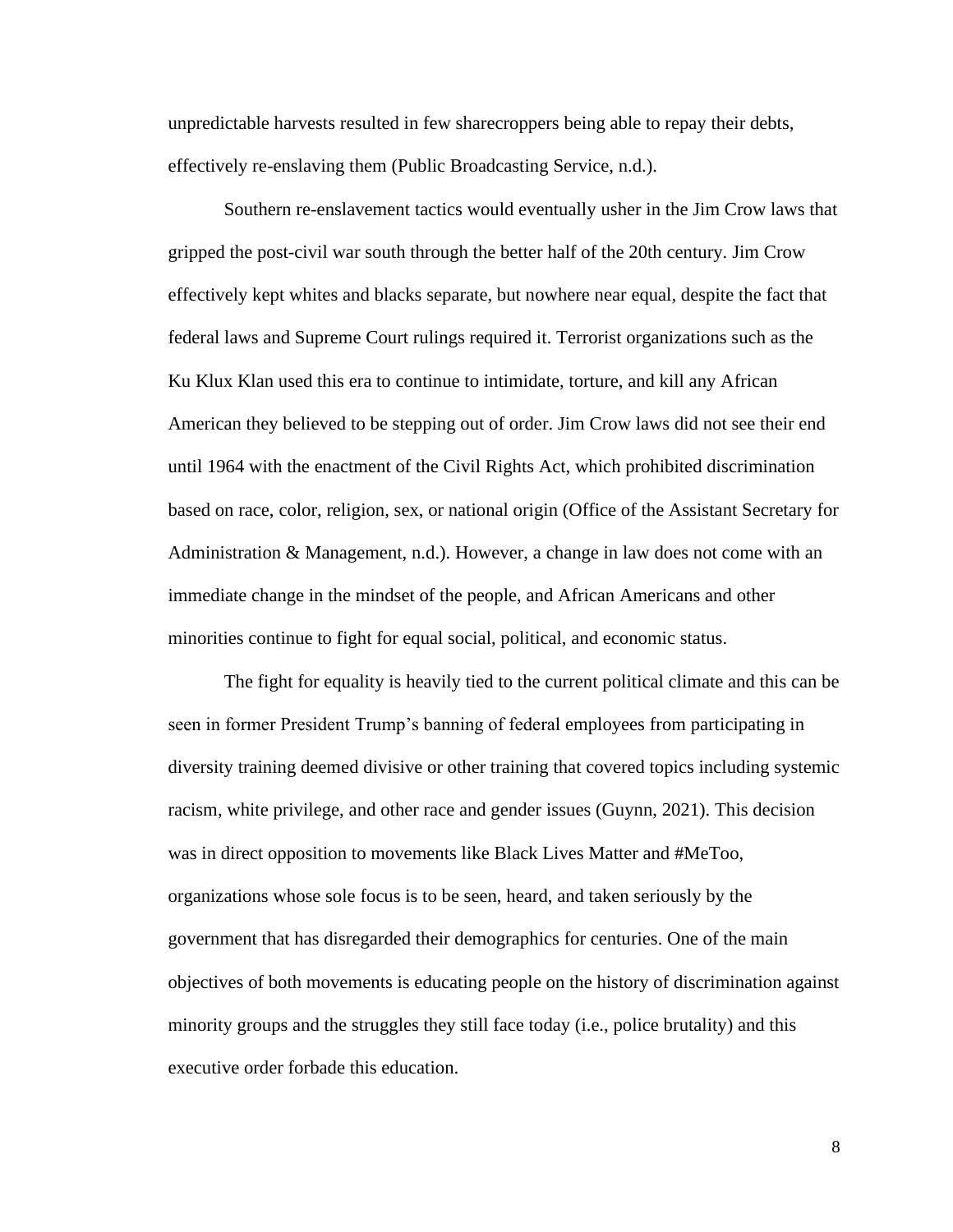Discussions of critical race theory were specifically forbidden under this order, despite the fact that it is less of a theory and more of history lesson on race and discrimination in America (George 2021). The theory focuses on educating people on the history of racism and the role it plays in society today. This is important because the curriculum on race in the majority of public-school systems has been watered down and discussions of race are either not happening or they are limited in scope. According to a survey done by the Teaching Tolerance Project, nearly 90% of the K-12 teachers surveyed agreed that teaching about slavery is essential to truly learning and understanding American history, but many reported feeling uncomfortable having to address it and that they did not have proper guidelines to ensure that their white students specifically understood the gravity of the topic (Turner, 2018). Modifying public school curriculums to include discussions about systemic racism could be a critical first step in addressing broader issues of race in society. Unfortunately, during the summer of 2021, Texas lawmakers passed a bill that no longer required public school educators to teach about the moral wrongdoings of groups like the KKK, further reducing the amount of education that people receive about the oftentimes brutal treatment of marginalized communities. Laws like these that make it a point to cover up the true story of America's past are making necessary change much more difficult. Lasting social change does not just happen with the passage of a law, rather the people must have a change in their mindset and that only comes by way of education. Almost immediately after he took office, President Joe Biden rescinded Trump's executive order so, at least for now, discussion of systemic racism and white privilege can take place during diversity training for federal employees (Guynn, 2021).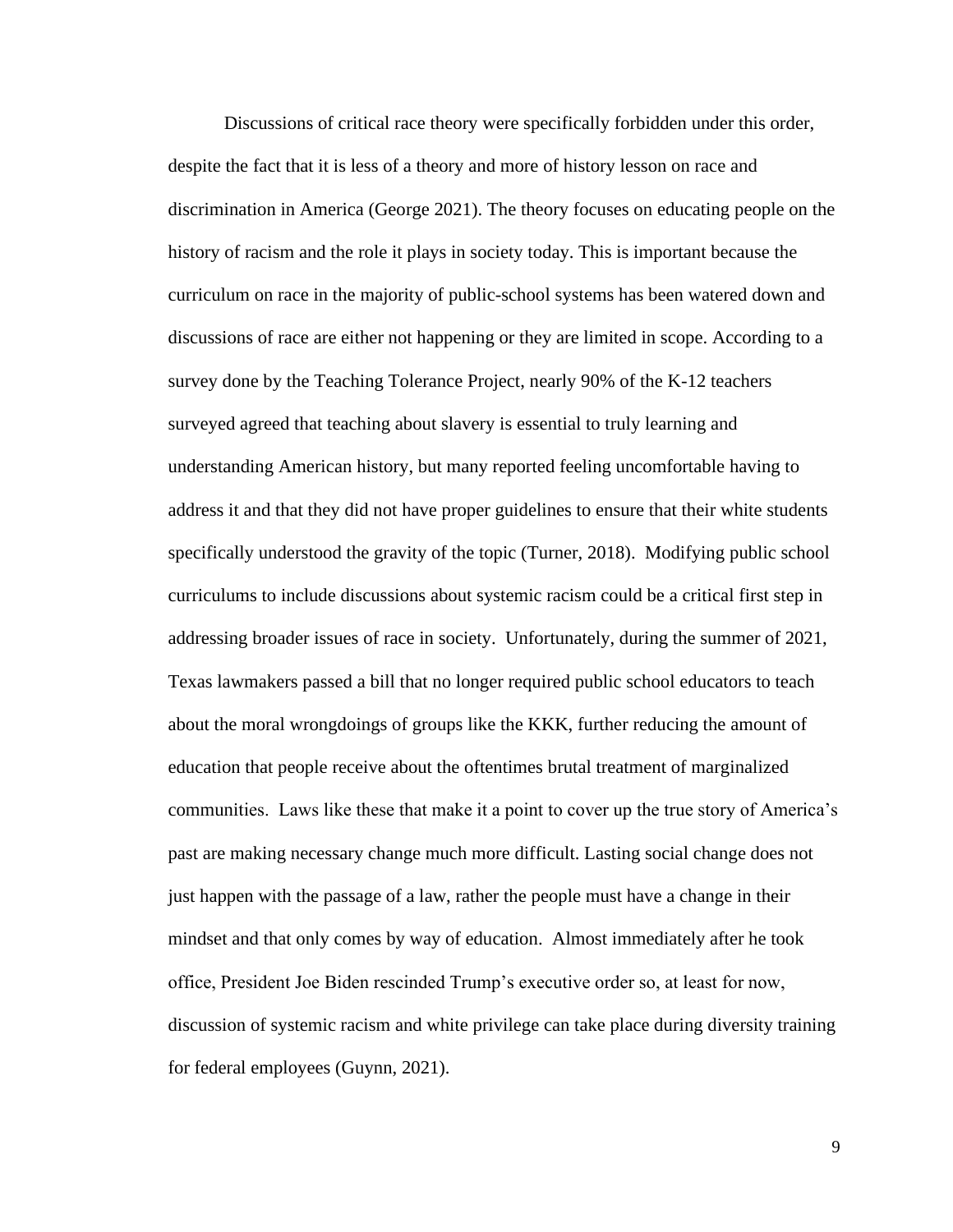#### Disparity in Crack and Cocaine Sentencing

Many consider the crack cocaine epidemic of the 1980's to be the catalyst for the tough on crime regime that led to the passage of the 1994 Crime Bill in the first place. An influx of crack related violent crime and overdoses plagued the media and the country, forcing politicians to act quickly on the issue. Crack cocaine emerged in the late 1970's but by the mid 1980's its use across the country had skyrocketed. This is accredited to extreme economic disparity during this time and the fact that crack was much cheaper than the powder cocaine. While the two are pharmacologically identical, crack cocaine was extremely appealing to users due to its ability to get an individual much higher much faster, compared to snorting the same amount of powder cocaine. Because of this, dealers could essentially sell one hit at a time which forced users to come back for more sooner.

These dealers were solely blamed for the epidemic, and politicians made it a point to make examples out of them in terms of sentencing. In 1986 at the height of the epidemic, congress passed The Anti-Drug Abuse Act (ADAA), which included mandatory minimum sentencing of 5 years for anyone convicted of possession of 5 grams of crack cocaine or 500 grams of powder cocaine (Karch 1999). This 100-1 sentencing disparity highlighted another issue, not only with the tough on crime politics of this era, but also in the system as a whole—racial discrimination. When congress held hearings in 1986 regarding the crack epidemic, they concluded that crack cocaine was a greater detriment than powder cocaine, and that it should be punished accordingly. This is where the 100:1 disparity was born. When congress enacted the ADAA, they didn't consider, or arguably care, that punishing these drugs differently would also punish the people that partake in these drugs differently as well. Considering the fact that African Americans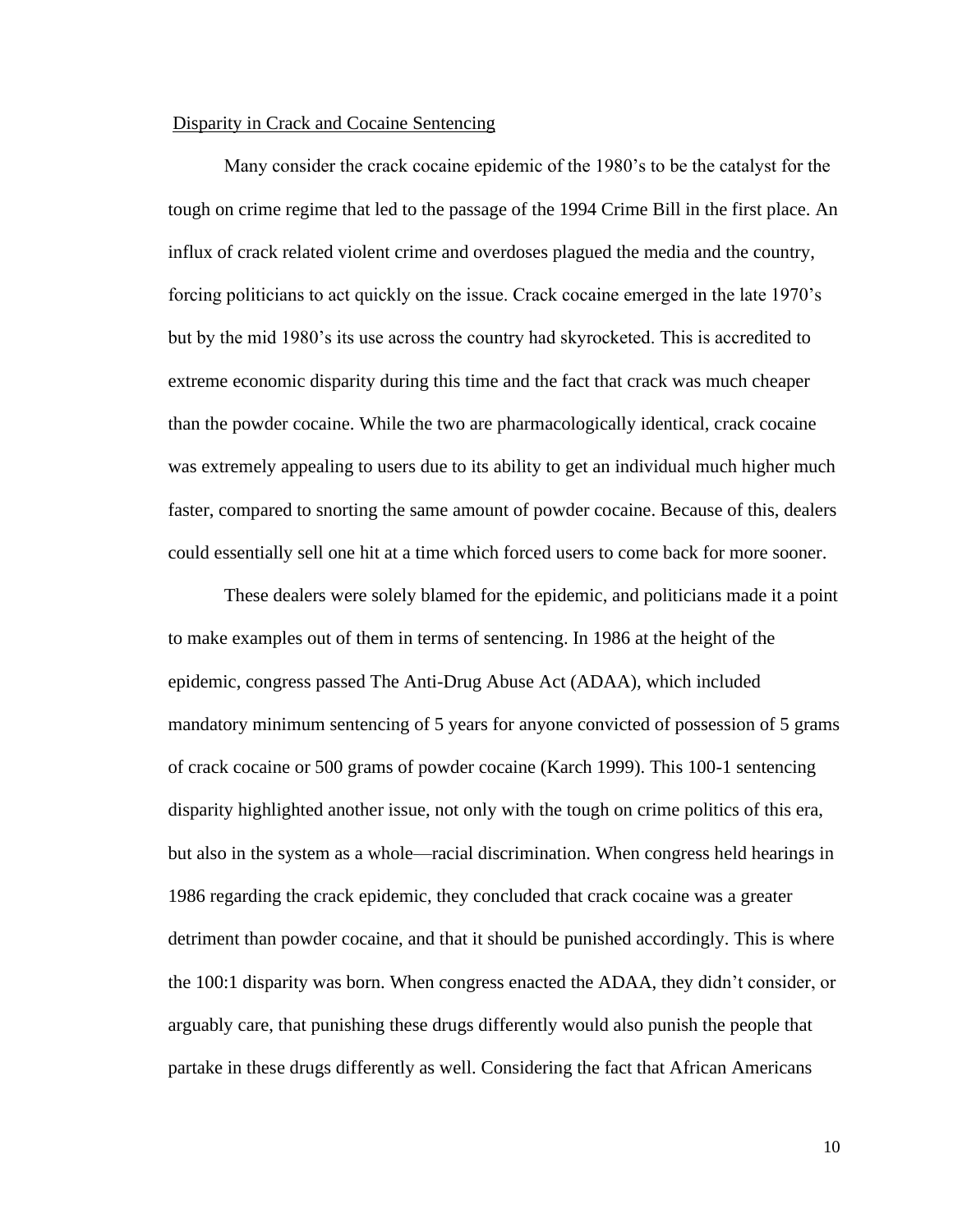make up to 90% of those convicted of crack related offenses while Caucasians and Latinx make up 70% of cocaine users it is hard to argue that institutional racism did not play a part in this legislation (Zimmerman 2014). This disparity has led to African Americans being incarcerated at a higher rate for longer periods for essentially the same crimes. On average, black men convicted under the 100:1 ratio were spending the same amount of time in prison for nonviolent crimes as their white counterparts were for violent ones. Because of this, a generation of African American men and women have been subjected to longer sentences than their white counterparts. By the recession of 2008, 1 in 9 black men younger than 35 was behind bars (Zimmerman 2014). This has led to the dismantling of the African American family dynamic in low- income neighborhoods across the nation. While the 100:1 disparity in sentencing emerged well before the 1994 Crime Bill it has been argued that if the ADDA had not been passed, the effects of the 1994 Crime Bill in terms of mass incarceration may have been much less severe (Ray and Galston, 2020).

In 2010 President Obama signed the Fair Sentencing Act (FSA) which decreased the 100:1 ratio to 18:1, which is a start, but still unfair, especially considering that rates of crack cocaine usage have been steadily declining for the past two decades (Zimmerman 2014).

#### Law Enforcement Funding in the 1994 Crime Bill

A central initiative of the 1994 Crime Bill was a massive increase in federal funding for state and local law enforcement agencies. The bill authorized federal funding in the amount of \$10.8 billion from 1994-2000, with \$8.8 billion of that amount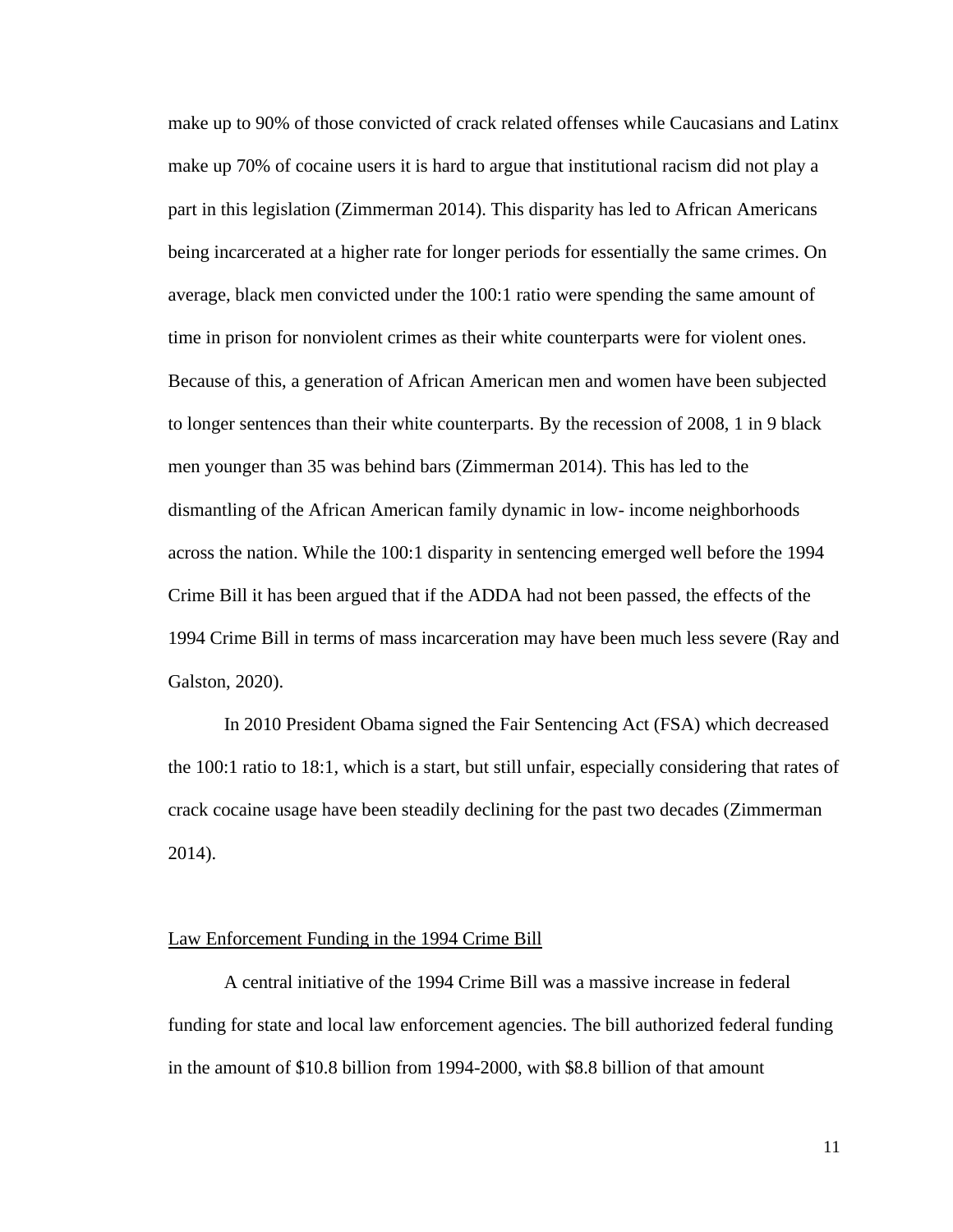earmarked for hiring additional officers (LAO, 1994). The initial goal was to put at least 100,000 more law enforcement officers on America's streets, with the hope that an increase in police presence would deter crime in local communities. The investment in more officers was intended to be an investment in community policing, which is defined as "a philosophy that promotes organizational strategies that support the systematic use of partnerships and problem-solving techniques to proactively address the immediate conditions that give rise to public safety issues such as crime, social disorder, and fear of crime" (COPS, 2014: 1). In simpler terms, under a community policing model, community members and the police actively work together as partners to address community concerns. As the events of the past decade have shown, the collaborative relationship that community policing envisions between law enforcement and the community has not materialized in many communities across the U.S., particularly in communities of color.

In addition to hiring more police officers, millions of federal grant dollars were made available to purchase advanced equipment and technology for state and local law enforcement agencies (*PRESIDENT CLINTON ANNOUNCES NEW CRIME BILL GRANTS TO PUT POLICE OFFICERS ON THE BEAT* 1994). While the equipment purchased under these grants was intended to further community policing efforts, a greater level of militarization appears to have resulted. Despite funds from the grant, a vast majority of the equipment law enforcement agencies acquired from the department of defense came at little to no cost to them. Under the 1033 program, when military personnel no longer need equipment they can turn it over for reuse, sale, donation or destruction. Equipment distributed under the 1033 program are categorized as either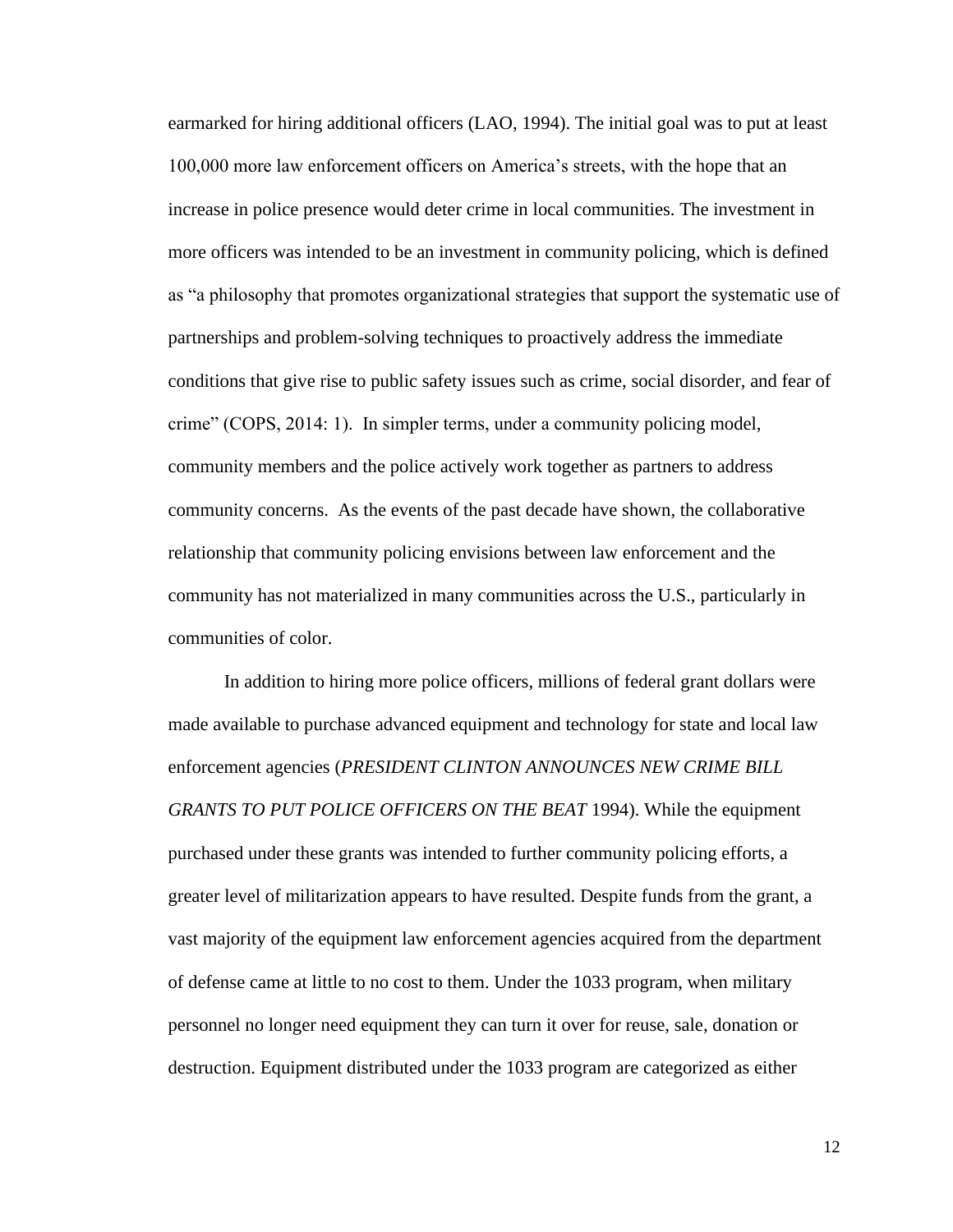uncontrolled, prohibited, or controlled. Prohibited equipment is under no circumstances to be distributed to other agencies and includes things like aircraft with weapons, grenade launchers, and camouflage uniforms. Uncontrolled equipment has little to no limitations and conditions upon release and can include anything from furniture to hand warmers. Controlled equipment is subjected to routine inspections, and the agency acquiring it must not only present a valid reason as to why they need it, but the city's governing body must agree to the acquisition as well. As of 2018, over \$6 billion in excess uncontrolled and controlled DoD equipment has been acquired by approximately 8,000 law enforcement agencies across the nation (Davenport et al., 2018). This program has allowed small town police departments, that only handle a handful of violent crimes every year, to gain access to M16 rifles and night vision goggles, equipment more suited to a battlefield than a neighborhood (Andrzejewski, 2020).

The continued use of military equipment has allowed police departments to function as quasi-armies that are deployed against everyday citizens. Examples of this can be seen in the way police departments around the country handled the protests that followed the deaths of Michael Brown in 2014 and George Floyd in 2020. In 2014, after the death of Michael Brown, unarmed peaceful protestors from minority, mostly black communities, were met with snipers on rooftops. And in 2020, following the death of George Floyd, police were seen throwing tear gas into large crowds of peaceful protestors and shooting at them with pellet guns filled with rubber bullets. Those weapons are not intended to be aimed directly at people or at close range, yet both were done in this instance and injuries did result. Linda Tirado, a freelance photographer who attended one of the Minneapolis protests, was permanently blinded in her left eye after being hit by a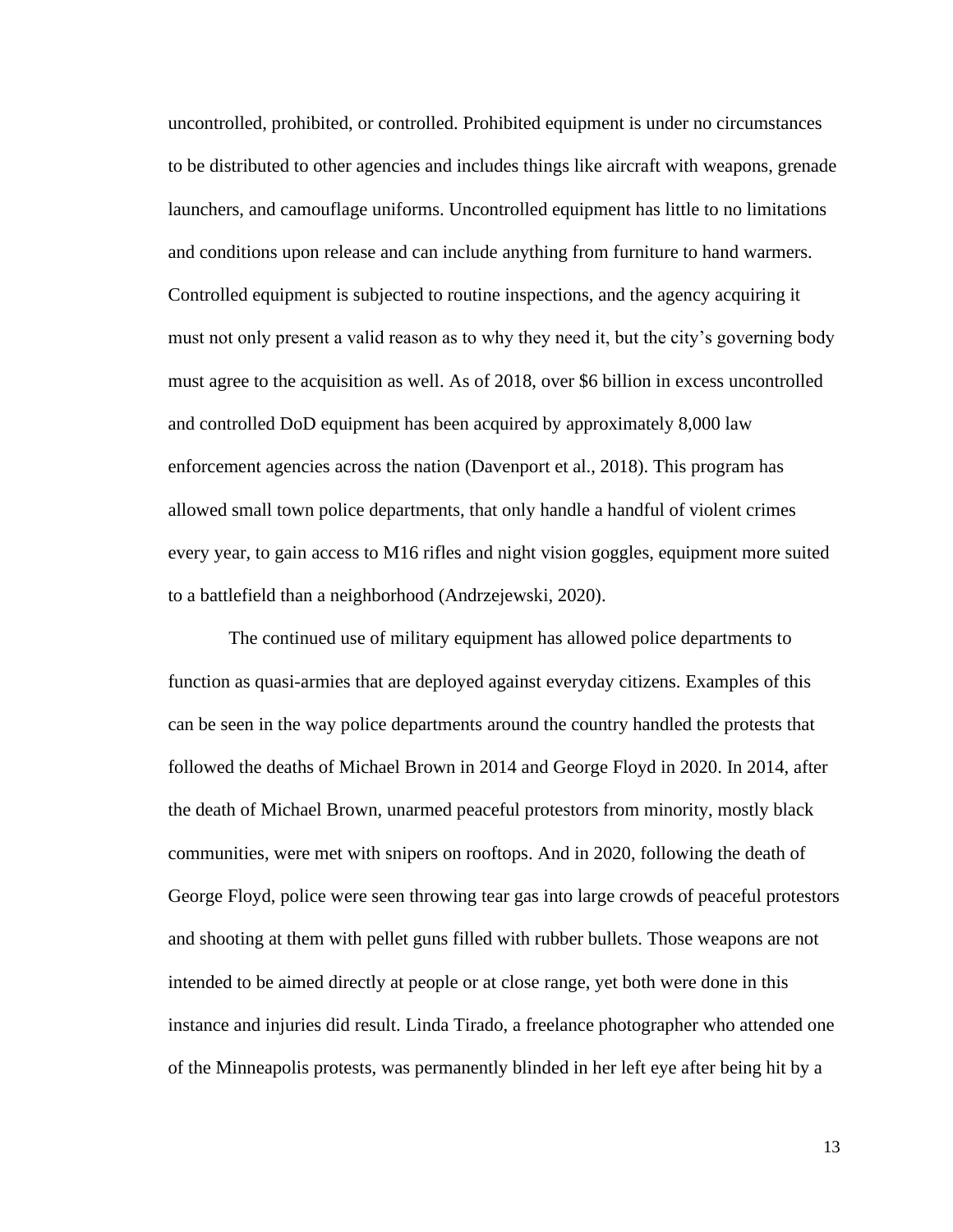rubber bullet that was fired into the crowd (Duffy, 2020). While it is tempting to think that practices such as these only occur in more authoritarian nations, to do so ignores the troubled history of American law enforcement, especially as it relates to the policing of African Americans. Furthermore, the tactics deployed in these instances are starkly different from the treatment of the "protestors" that raided the capital on January 6, 2021 in an attempt to violently overthrow the government.

While the use of military equipment and tactics during peaceful protests is a serious issue, the problems associated with the militarization of police can be felt each day in communities of color. Research from Mummolo (2018) reveals that each 10 percent increase in the number of African Americans living in an area leads to a 10 percent increase in SWAT team deployment, irrespective of whether the crime rate is increasing or decreasing. This is clearly problematic, as residents are being treated more like enemy combatants, than community members deserving of protection. All told, the policing provisions of the 1994 crime bill, along with the 1033 federal program, have led to a breakdown in trust between the community and police, as well as over-policing and over enforcement in minority communities.

### Minimum Mandatory Sentencing

Though not included as part of the 1994 Crime Bill, California's Three Strikes law was inspired by the get-tough mentality of the 1990's and was one of the most controversial laws passed in the wake of the 1994 Crime Bill. Though California is the most notable of the bills, they were not the first to enact such a law, and to date almost 30 states have their own version of the bill. What sets California's version of the law apart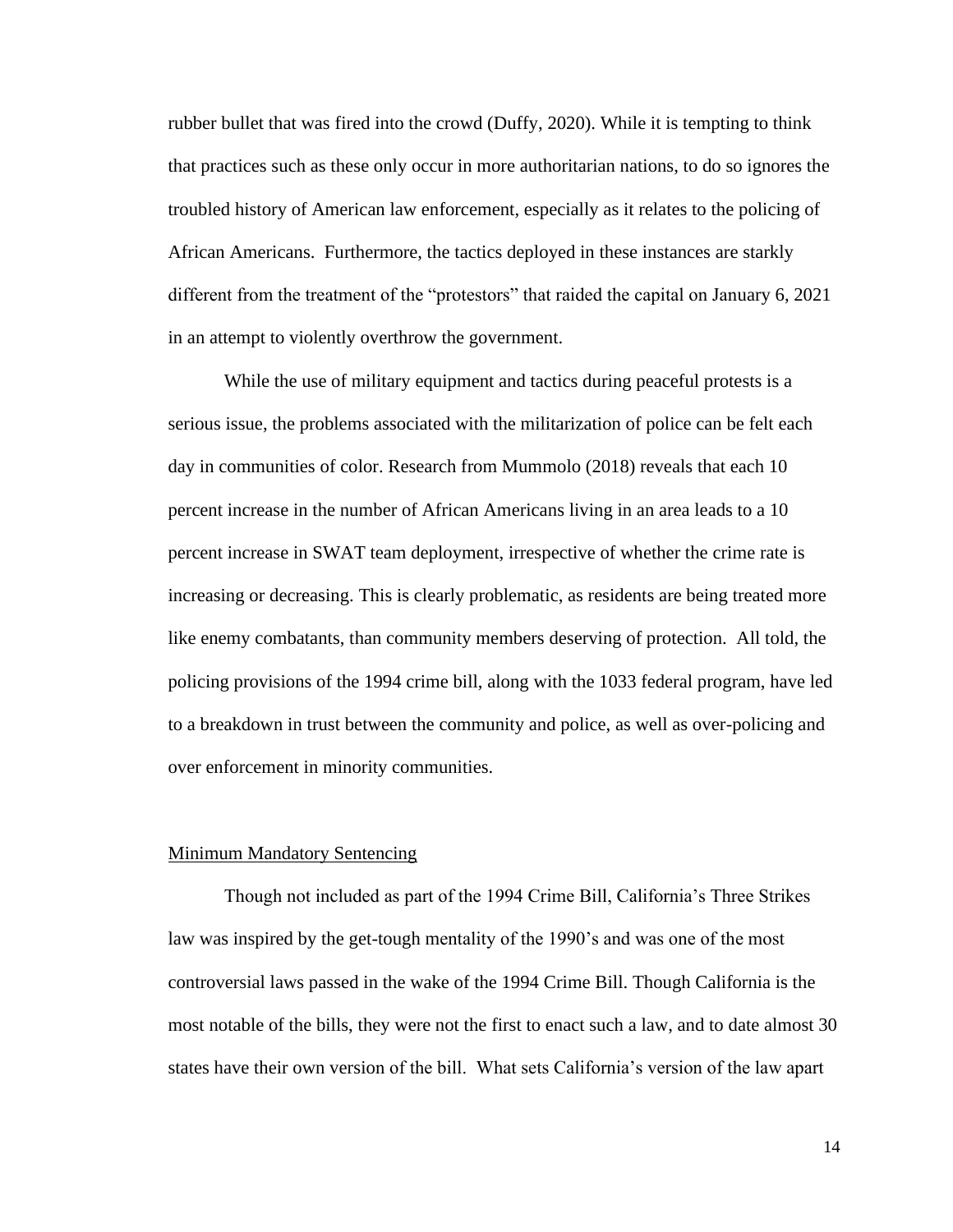from all others is the severe and unyielding nature of sentencing under the legislation (Sutton 2013).

California's Three Strikes law targeted habitual offenders with felony convictions. What set their bill apart from the other 23 states that enacted similar legislation between 1993 and 1995, is the severity of punishment and how many offenses could earn an offender another strike. Upon an individual's second strike, the law required that the defendant receive twice the normal sentence, no matter the felony class. Those convicted of a third strike received 25 years to life, again regardless of whether the felony in question was a violent felony (Cramer 2020). The fact that nearly any offense could qualify someone to receive a possible life sentence both set California apart from the vast majority of other states with Three Strikes laws on the books (Kelly 2019) and helped set the stage for a crisis inside California's prisons that would impact corrections in the state for decades to come.

One of the most notable fallouts of the crackdown on crime in the 1980s and 1990s is the effect it had on prison populations, specifically overcrowding. Prison overcrowding has become a national problem over the past two decades, but perhaps more than any other state California is a prime example of this crisis. Between 1980 and 2010 California's prison population rose 572%, largely due to legislation that required longer sentences and allowed imprisonment to be a punishment for a wider range of offenses. Nationally, incarceration rates have more than tripled between 1980 and 2010, making the United States the nation with the highest incarceration rate worldwide.

Overcrowded prisons are associated with a host of institutional problems including, unsafe conditions for both staff and inmates, increased risk of riots and other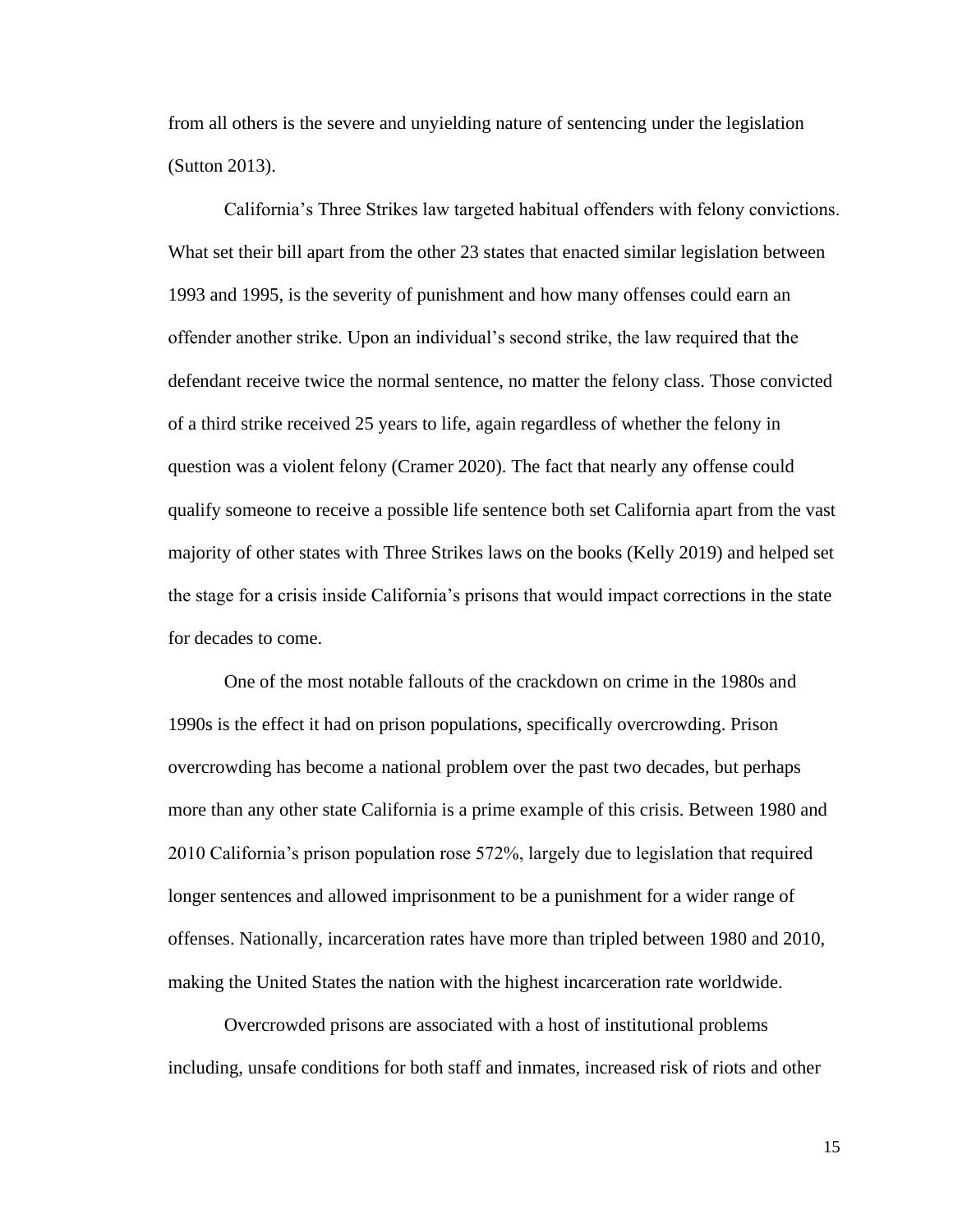forms of violence, increased incidence of communicable diseases, and many others. Overcrowding has also led to increased privatization of prisons and the rise of for-profit prisons, both of which are ethically questionable and cause their own hosts of problems such as in humane conditions, the dismantling of communities, and increased costs to taxpayers. Notably, in Alabama the culture of corruption and abuse of power within the state prison system has led to a formal investigation by the Department of Justice ("Prison Conditions" Equal Justice Initiative 2021). Perhaps most troubling is the fact that each dollar that is invested in prisons and the criminal justice system, is one less dollar being invested in communities. For example, in California's 2016 state budget, 10% of the resources were allocated to corrections compared to just 7% for education (Hanna 2016), and a similar trend can be seen across the country. Over the 33-year period between 1979 and 2013, expenditures for corrections outpaced PK-12 education in all but two states. At its peak Massachusetts saw an 852 percent increase in money allocated to corrections. Nationwide, during this time period the majority of states actually reduced their investment in higher education spending (U.S Department of Education 2016), sending a clear message to citizens that the government would rather incarcerate than educate. In 2012, Californians overwhelmingly voted yes on Proposition 36, which scaled back Three Strikes, making it so that only serious or violent felonies could be grounds for a third strike (Sabate 2012).

Alongside California, today there are 27 other states with their own versions of Three Strikes laws and there is also a federal version that was passed nearly a decade before the 1994 Crime Bill. The Armed Career Criminal Act (ACCA) was passed 10 years prior to the crime control bill of 1994, as a part of the Federal Comprehensive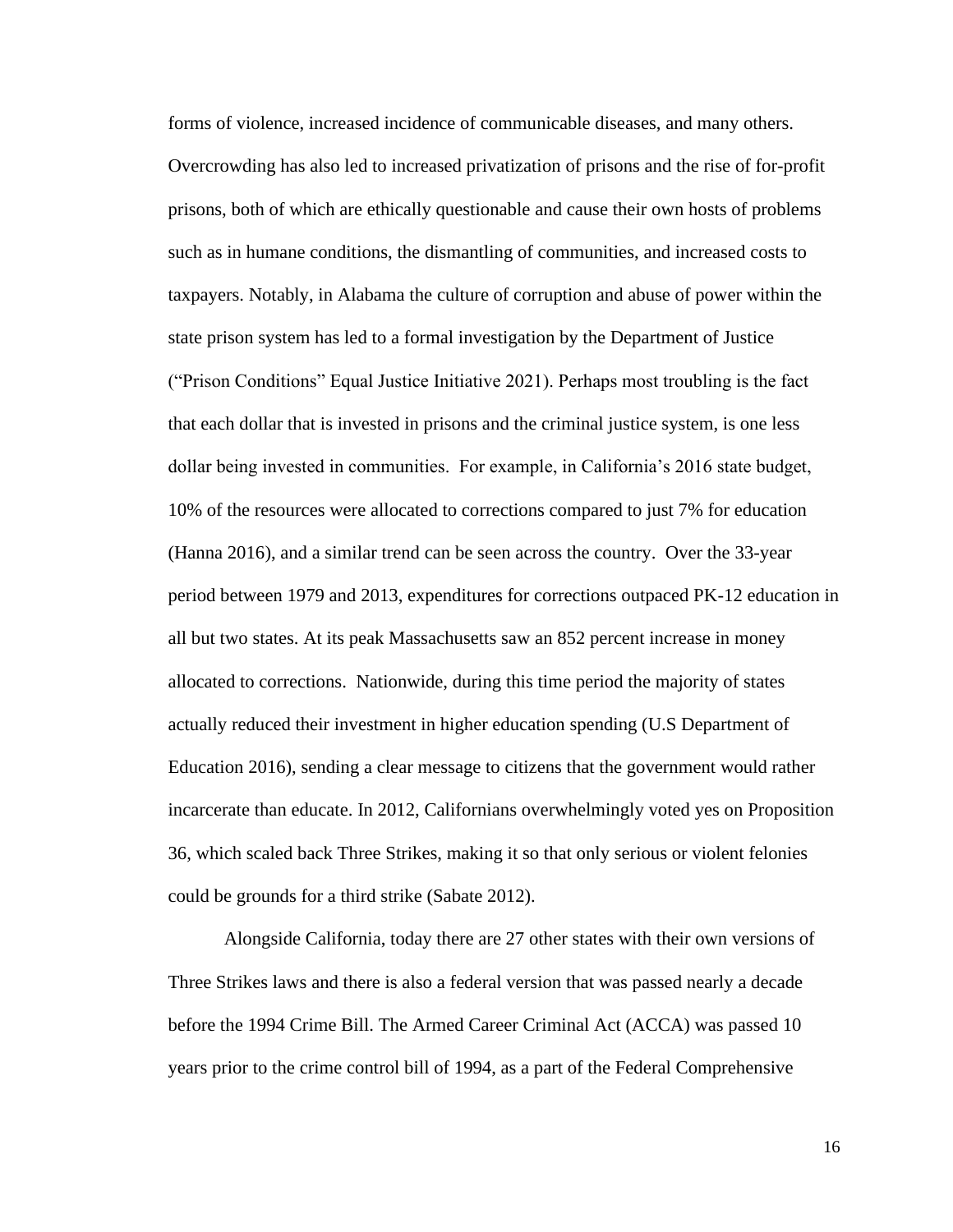Crime Control Act. This law provides that an offender who has been previously convicted at either the state or federal level for a violent crime or serious drug offense, must serve a mandatory minimum of 15 years in prison and pay a fine of less than 25,000 dollars (Kopp 2019). The federal version of this bill is different, and arguably better, than California's because of its clear-cut definition of what is a strikable offense and what is not. The bill describes "violent felony" as "the use, attempted use, or threatened use of physical force against the person of another" (18U.S.C.  $\S 924(e)(2)(B)(i)$ ) or second, "is burglary, arson, extortion, involves use of explosives or otherwise involves conduct that presents a serious potential risk of physical injury to another" (18 U.S.C. §  $924(e)(2)(B)(ii)$ ).

#### Prison Spending and Privatization

As seen in previous sections, many of the problems with the 1994 Crime Bill and related legislation are rooted in federal funding provisions. The money was not only used as an incentive for law enforcement agencies to hire more police officers as well as buy militarized equipment, it was also used to build more prisons and correctional facilities to house the influx of new offenders. State prisons and correctional facilities are primarily funded by state and local tax dollars, whereas federal prisons are funded by the federal government and the costs at all levels of government are astronomical. According to the U.S. Bureau of Prisons, the annual cost to house just one inmate is more than \$28,000, however that figure varies depending on the level of security, as well as the various needs of inmates. High security institutions, like Guantanamo Bay can cost taxpayers upwards of \$900,000 a year (*What is the Average Cost to House Inmates In Prison* ,2020 ). Given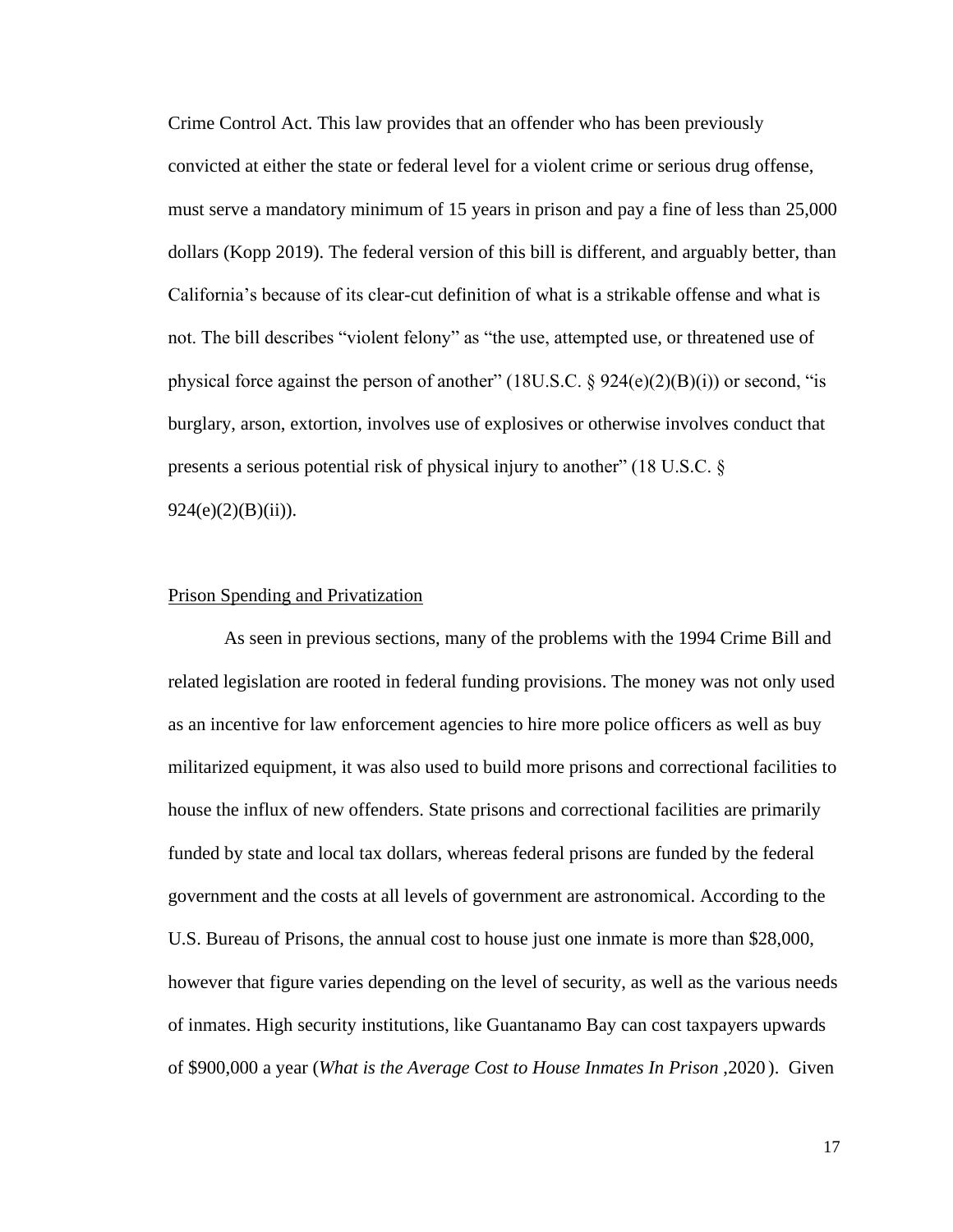that the median income of the average American household is only \$67,000 a year (Bureau, 2022), tax dollars are sometimes not enough to fund the level of incarceration that the government would like. The solution in some states, as well as the Federal government, is to turn to privatized prisons.

Private prisons are prisons that are built and operated by for- profit corporations, with the goal of reducing the financial burden of state and local governments. Private prisons are typically paid a flat per diem rate by the government for each inmate they house, and proponents claim that private companies can provide all of the same services and level of security that publicly run facilities offer, but for a substantially cheaper price. This claim is somewhat dubious, as research reveals that the only way to make a profit is to drive costs per inmate below the per diem rate. And this typically comes as the expense of institutional safety for both inmates and guards.

While few studies have actually documented the effects of private prisons on inmates, the stories and figures we do have are shocking to say the least. From the warden to the inmates, just about everyone involved in private prison daily operations has a story to tell about the poor conditions facilitated by for profit institutions. At East Mississippi Correctional facility, a for profit institution operated by one of the largest corporations, Management & Training Corporation, front line correctional guards are paid well below the \$12 an hour wage that state run prison guards make. In addition, they are only provided 3 weeks of training before being placed in the unit, compared to the 12 weeks of training that state prison personnel are provided. Although the East Mississippi Correctional facility is the primary mental health correctional institution (deemed by the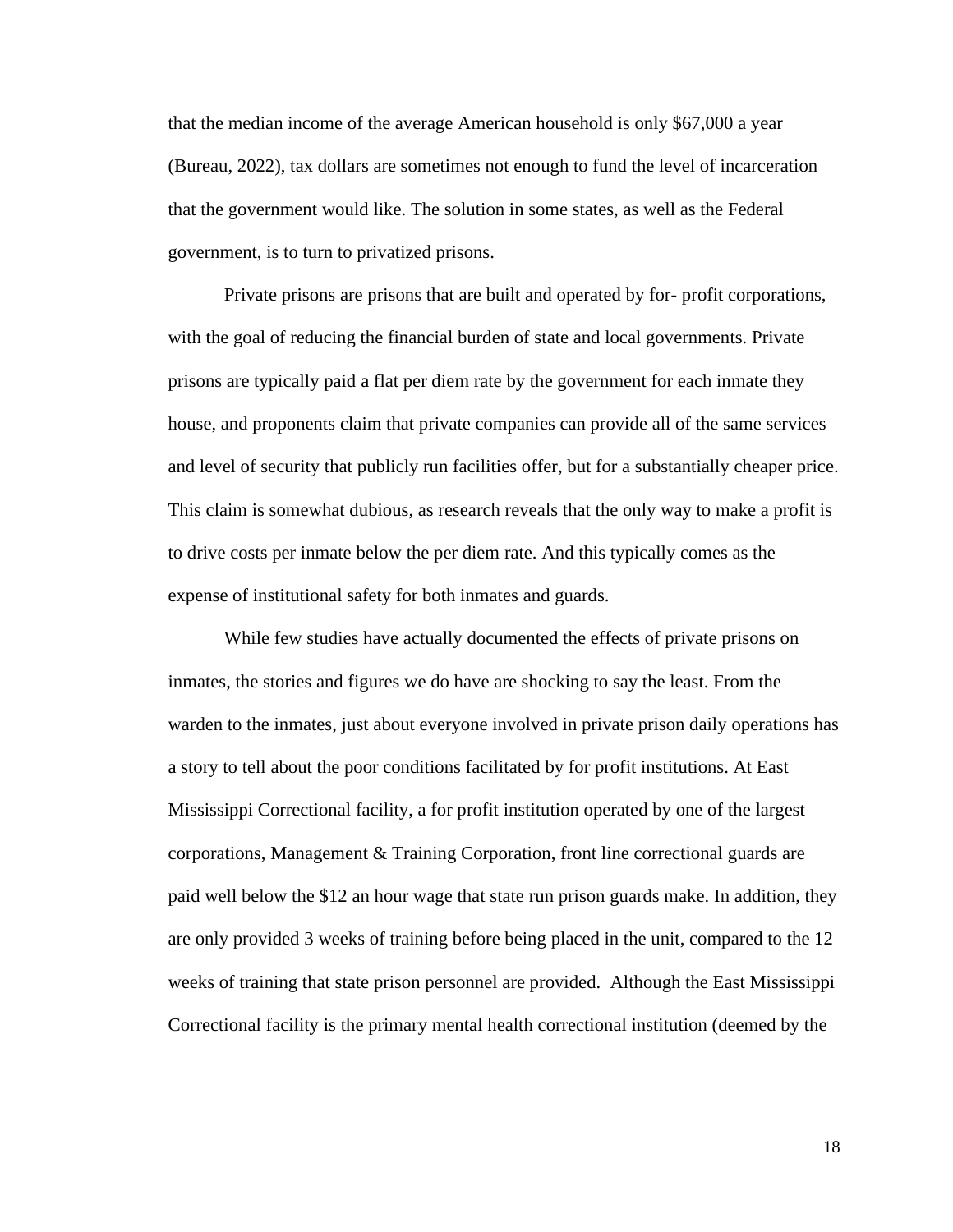state) and 4 out of 5 inmates housed there require psychiatric care, the facility has not had a psychiatrist on site since late 2017 (Williams, 2018).

There are countless stories of inmates being beaten, tortured, and sexually assaulted for lengthy periods before guards responded to the situation. Many of these incidents have been verified by the official statistics provided by private prisons about rates of institutional violence. It is estimated that private facilities experience 49% more violent incidents and guard assaults, compared to state run institutions. Inadequate staffing can contribute to rates of violence because response times are longer and there are fewer officers able to respond to violent situations. Private prisons report a 6.7:1 officer to inmate ratio, which translates to 10 officers per 67 inmates. This is problematic, considering the fact that in heated situations, it can take at least three officers to control one inmate (Blakely & Bumphus, 2004). Not surprisingly, staff turnover at private prisons is quite high, due to low wages, minimal training, and a generally unsafe work environment.

As mentioned before, the bulk of issues stemming from privatized prisons comes from cost cutting in a variety of areas including, staff compensation and training, inmate programs, and institutional security. As of March 2021, the federal government had contracts with three corporations who monopolize the industry: GEO Group, CoreCivic, and MTC (Management & Training Corporation) (Valentin, 2021). Due to their lengthy experience with federal government contracts, which spans nearly three decades, these companies have also become the go-to for contracts with state governments as well. However, the goal of these corporations, like any other for-profit company, is to make money and often that comes at the expense of people. While, private prison leaders, like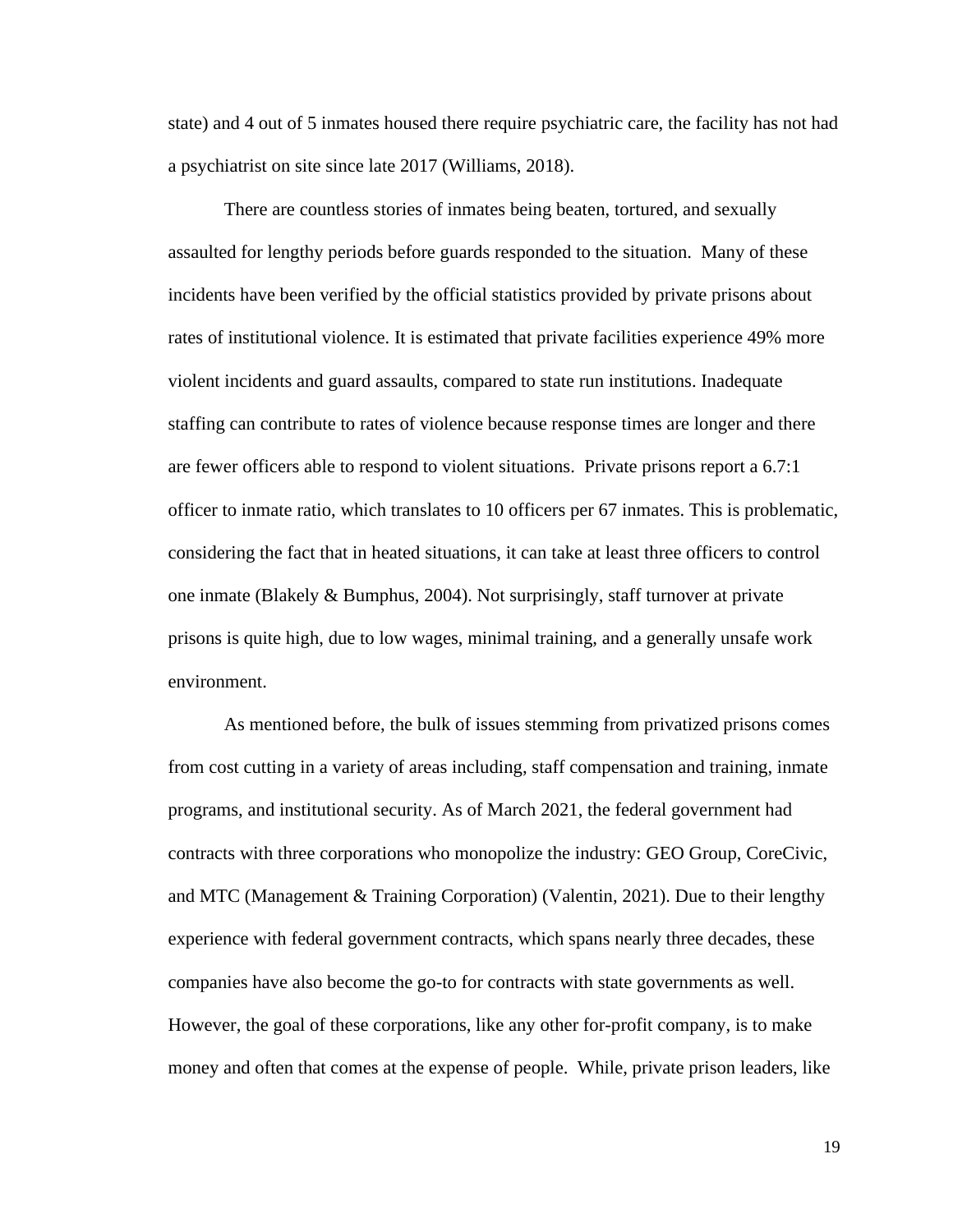Issa Artina of MTC, have stated that the goal of private prison corporations is to, "help these men make choices in prison and after they're released that will lead to a new and successful life in society" (Williams, 2018), a review of their lobbying activities reveals that they actively lobby federal and state legislatures in an effort to keep their prisons full and functioning (Williams, 2018). For example, former Florida US senator Marco Rubio was given over \$40,000 in campaign funds by GEO Group, and in his time as senator he awarded the company with a \$110 million dollar contract for a new facility (Valentin, 2021).

 While it may seem as though the privatization of prisons is a newer concept brought along after the enactment of the 1994 Crime bill, privatization of correctional facilities is a practice whose roots can be traced back to the colonial era. At that time, privately owned jails would charge inmates and their families for necessities like food, blankets, and candles. Eventually privately run facilities were able to generate profits through the use of convict-leasing. Convict leasing became a common practice after the end of the civil war, when labor demands were at an all-time high after wealthy landowners lost the right to own slaves. Inmates were contracted out to work on farms, plantations, and businesses for a few dollars a day to be paid not to the inmate, but to the jail in which they were incarcerated (Pate & Gould, 2012).

Forms of convict leasing are still seen in today's correctional facilities in states like Texas, Georgia, and Florida who routinely do not pay their inmates for their labor, thereby generating a huge profit for the prison. In states like Louisiana, prison labor mirrors the slave labor of the past, with guards riding on horses while inmates work in fields and kitchens (Benns, 2021). The racial implications of this system cannot be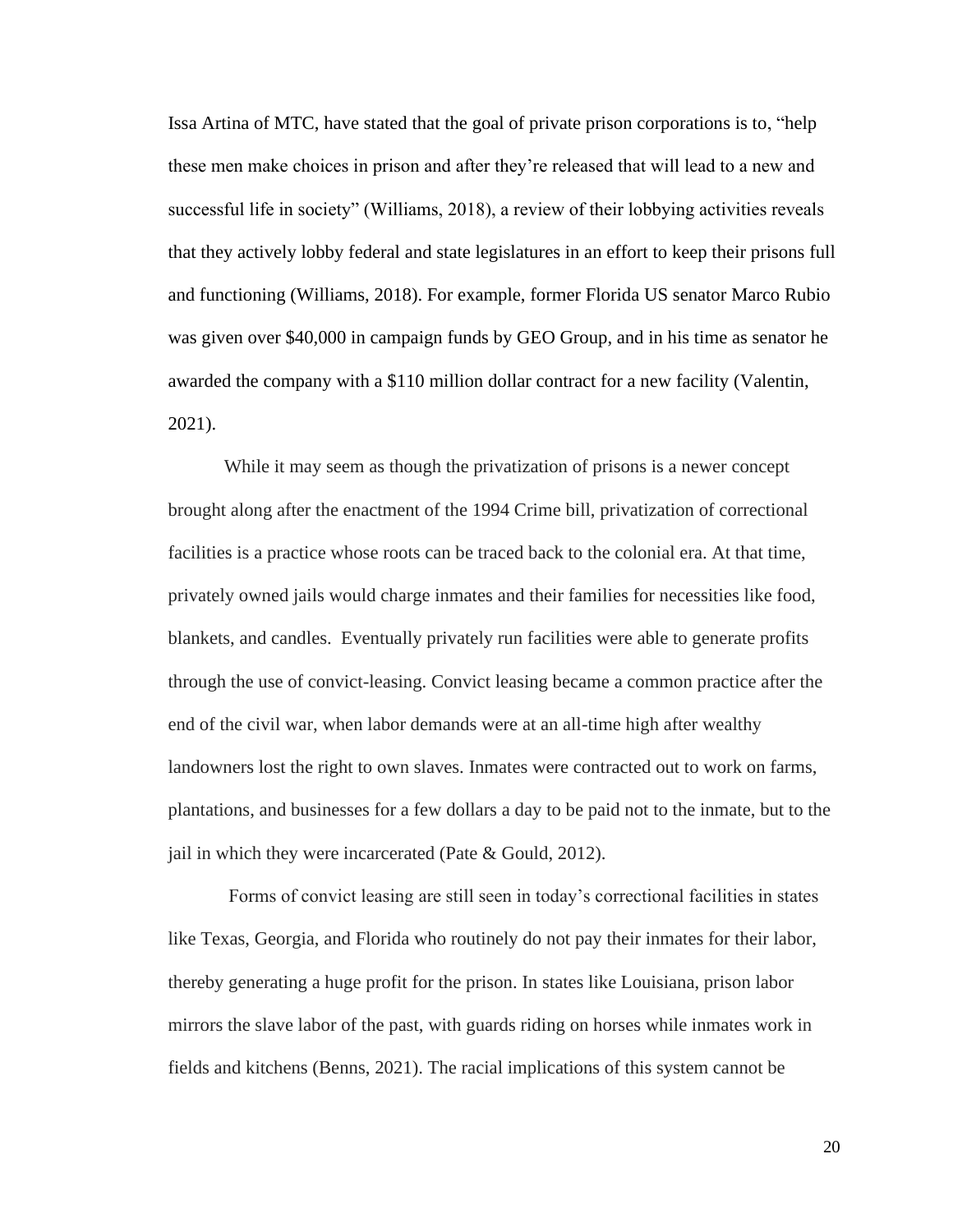overstated. At Louisiana's Angola prison, named after the homeland of the slaves that worked the lands in the 17th and 18th century, 78% of inmates are black, and of the total population, over 70% are serving life sentences (Chavez, 2021). Angola's inmates are required to work and may be punished with solitary confinement if they refuse (Selby, 2021).

In general, private prisons do not offer substantial cost savings to state governments, but they can help alleviate prison overcrowding in some places. This benefit alone is not enough to outweigh the negative consequences of permitting private corporations to profit from incarcerating people. Private prisons have assisted in the evolution of slavery, contributed to the mass incarceration epidemic, and furthered racial discrimination in the justice system. In 2021 President Biden signed an executive order that will phase out the federal use of private prisons, however he admits that this is not enough to address mass incarceration (Adams, 2021).

Racial disparities can be seen in incarceration, regardless of whether the institution is run by a corporation or by the government. Across the country African Americans are incarcerated at five times the rate of whites. Currently, one in 81 African American Adults are serving time in a state prison and in 12 states African Americans comprise over half of the prison population (Nellis et al., 2021). As of 2016, on average, African American males receive 19.1% longer sentences than their similarly situated white counterparts (Schmitt et al., 2021).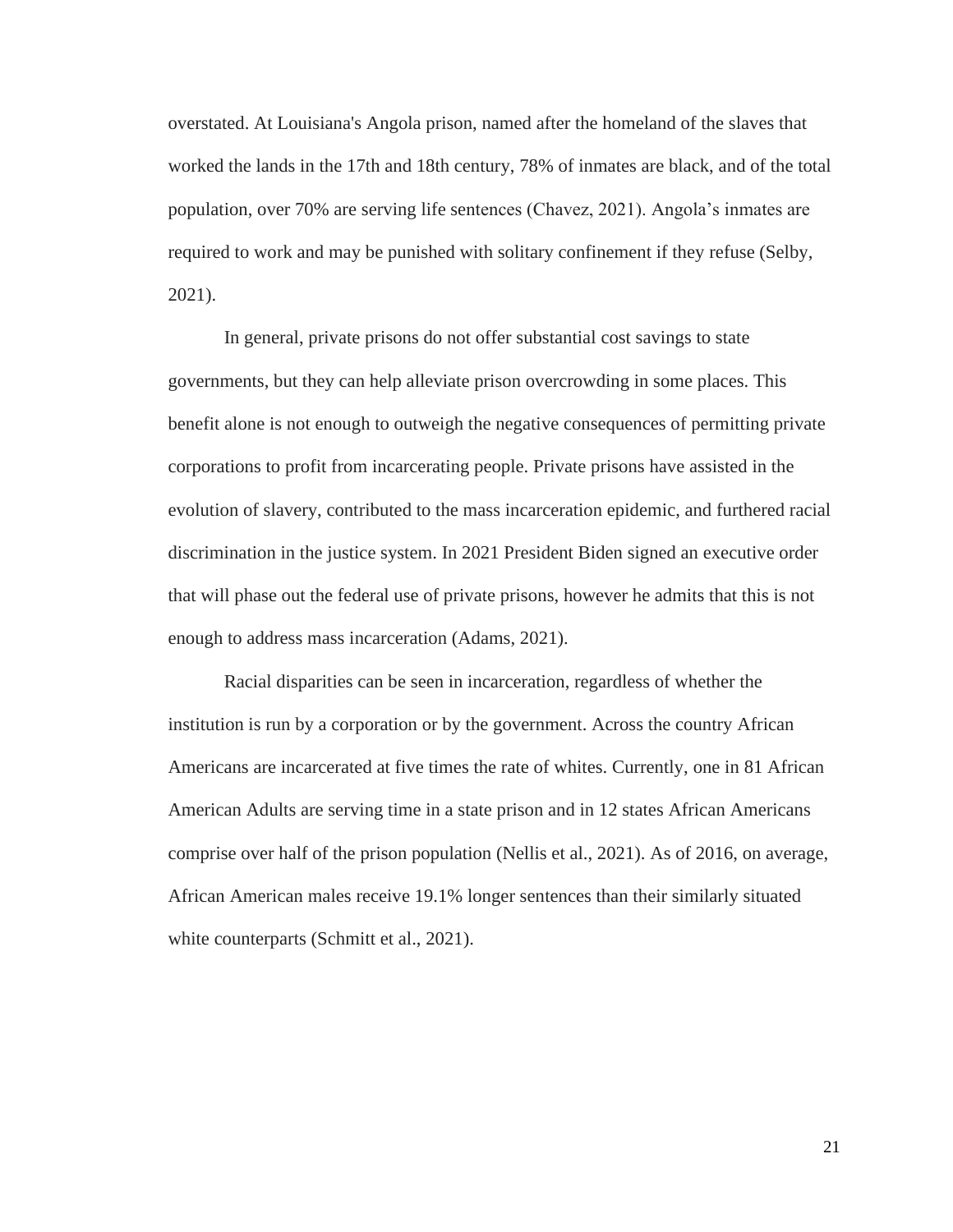#### Reforms that are still needed

Calls to end mass incarceration have been ongoing for many years now, and while some progress has been made, there is still much to be done. Addressing the unintended consequences of the 1994 Crime Bill and related pieces of state legislation is an astronomical task that cannot be achieved with just one piece of legislation. To truly and effectively put an end to this epidemic, it is going to take many pieces of legislation, each one repealing a detrimental law of the past, to institute lasting change.

The first of these reforms can focus on the disparity in sentencing between crack and powder cocaine. When President Obama signed the Fair Sentencing Act into law, the 100:1 ratio for crack and cocaine sentencing was reduced to 18:1 and, while this is certainly a step in the right direction, it is clear that crack and powder cocaine offenses are still not being prosecuted or sentenced equally. This is problematic because pharmacologically they are identical drugs, the only major difference can be found in the users. It is a widespread misconception that crack cocaine gets the user higher than it would if they were to snort powder cocaine. This is not the case, however, because crack cocaine is smoked the user becomes higher faster, but for a shorter period of time (Tucker, n.d). It is hard to argue that the running stereotype that poorer, minority people smoke crack and affluent whites snort cocaine, did not play a part in the harsh disparity in sentencing. While the First Step legislation allows the hundreds of thousands sentenced under the disparity to apply for resentencing under the new law, more can and needs to be done. Moving forward, the ratio of crack to powder cocaine should be 1:1, meaning there should be no difference in sentencing between powder and crack cocaine.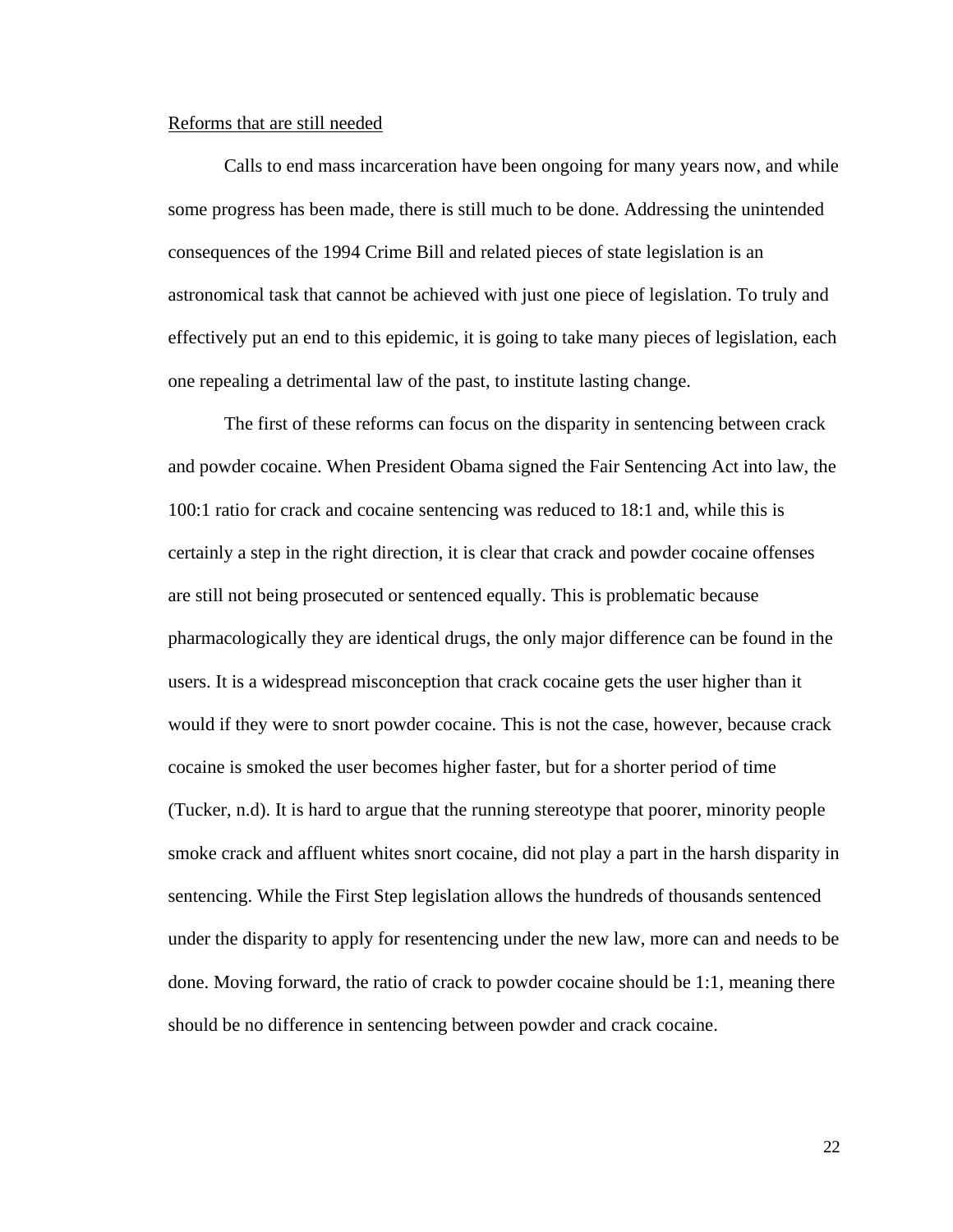Another crucial reform that will have an impact on mass incarceration, is resentencing, and in some cases freeing people incarcerated on cannabis charges. As of 2022, 18 states have legalized the recreational use of cannabis, despite the fact that it remains classified as a Schedule 1 drug by the federal government. Even with this move towards legalization and decriminalization, racial disparities in cannabis arrests are still present. African Americans are 3.64 times more likely to be arrested for a cannabis offense, and this is consistent across the nation, legalized state or not (Edwards et al., 2020).

There are still 40,000 people incarcerated for cannabis offenses across the nation, despite the booming cannabis industry. Legal sales of cannabis in the United States totaled nearly \$17.5 billion in 2020, which represents a 49% increase from the previous year (Yakowicz, 2021). Given that it is now legal for recreational or medicinal use in the majority of states, there is no reason to continue prosecuting cannabis users at the state or federal level. Cannabis needs to be removed from the Schedule 1 drug classification and instead be treated the same way that alcohol is treated now. State and federal laws clearly contradicting each other only makes way for chaos and confusion within the system, allowing for people to fall through the cracks and become victims of a broken system. All individuals currently serving prison time for the possession or sale of cannabis should be swiftly released. Addressing the crack and powder cocaine disparity and legalizing cannabis throughout the U.S. would go a long way to helping alleviate mass incarceration.

The issues with law enforcement have been laid bare for all to see with the host of lethal encounters between officers and unarmed African Americans. There has been a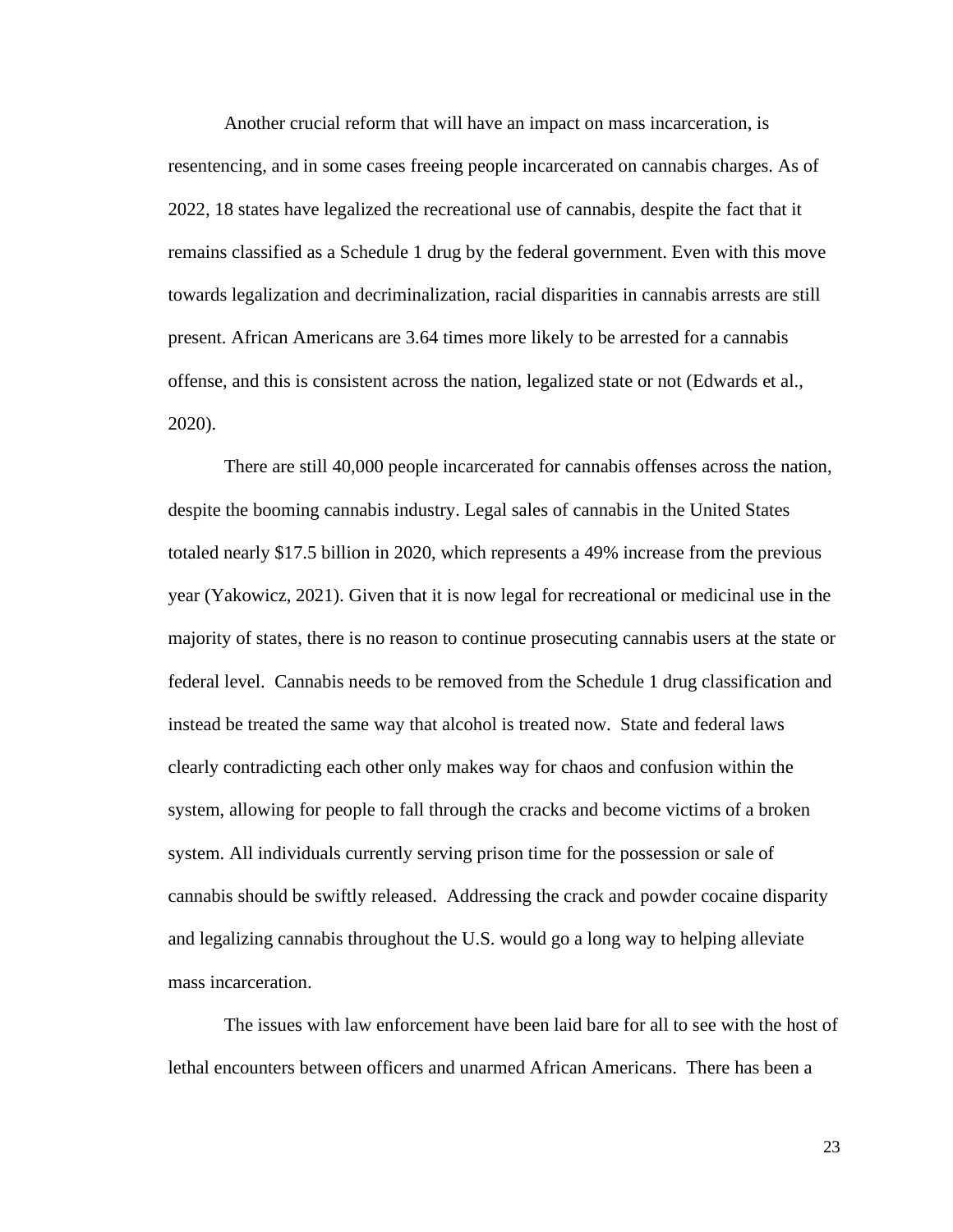call to redirect police funding to other social services that are of greater benefit to the community, but it is too early to tell whether this will manifest. It is clear that communities of color are over-policed and citizens are not well served by a militarized police force. Reexamining existing law enforcement funding and access to equipment is a necessary first step to demilitarizing our local police. Additionally, law enforcement training needs to be reevaluated and techniques to deescalate situations need to be reinforced throughout the police academy curriculum.

# Conclusion

The 1994 Federal Violent Crime Control and Law Enforcement Act was enacted to provide sweeping reforms to our criminal justice system, with the hope of addressing the perceived crime epidemic of the 1990s. In reality, it brought along a host of issues that we as a nation are still dealing with almost three decades later, all of which are reflective of the problems at America's core. The bill's disparity in sentencing with regard to crack and powder cocaine opened the gates for racial bias within the justice system and put a generation of black and brown men and women behind bars for substantially longer periods than their similarly situated white counterparts. Privatized prisons place capitalism over human life, and actual people become for profit entities and not human beings who require a certain standard of care, no matter their social standing. Lastly, the militarization of law enforcement put power in the hands of those who have for centuries acted with bias against particular groups of people.

Reversing the wrongs that the crime bill set up will take a lot more than pieces of legislation. Instead, it will require a true change in the culture in terms of race, how we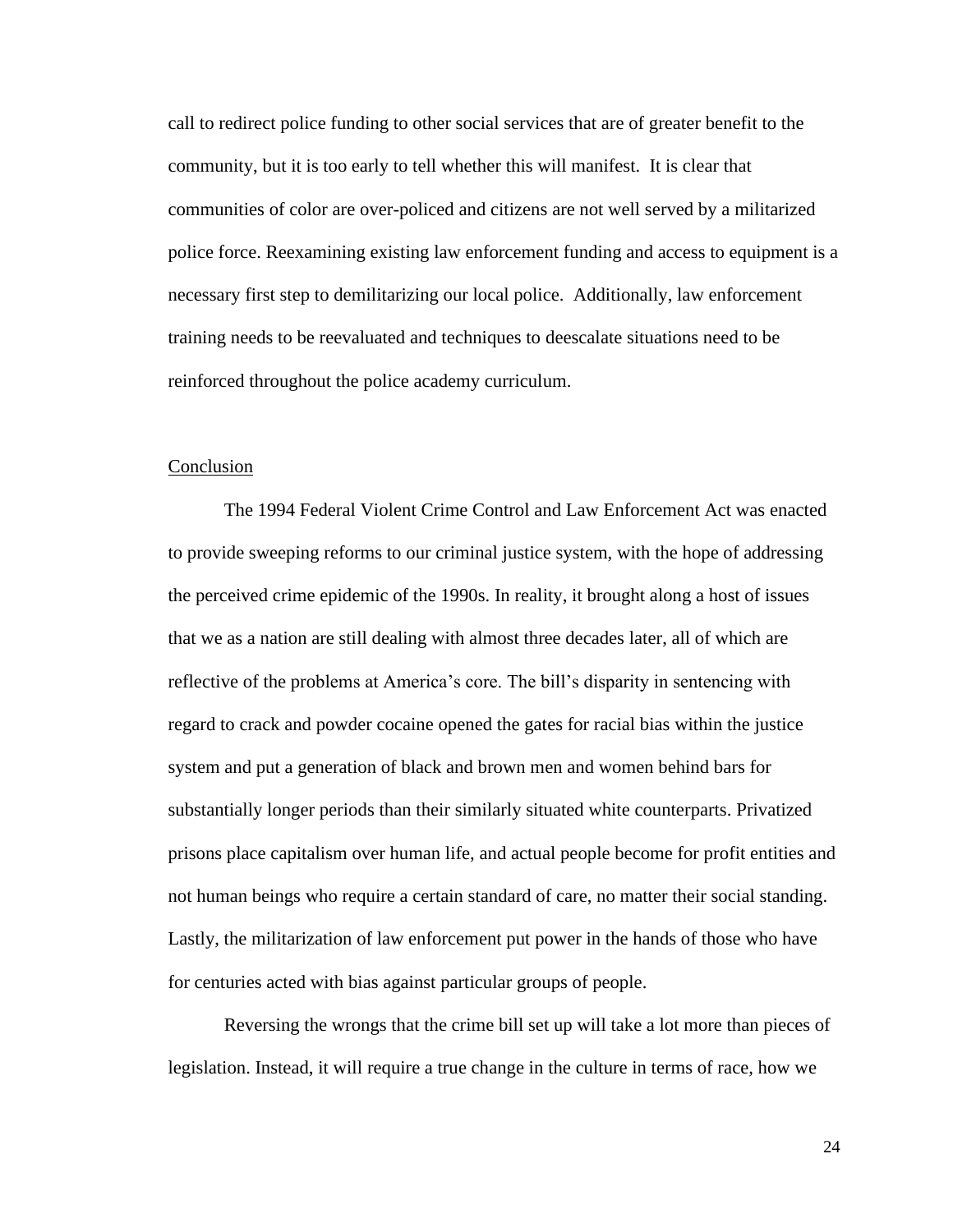look at people convicted of crimes, and where we draw the line with capitalism. The 1994 Crime Bill was thought to be a change for the better, but in reality, it highlighted, and is now forcing us as Americans to deal with the conflicts we have held with us since our nation's inception. And that, I believe, is the greatest consequence of all.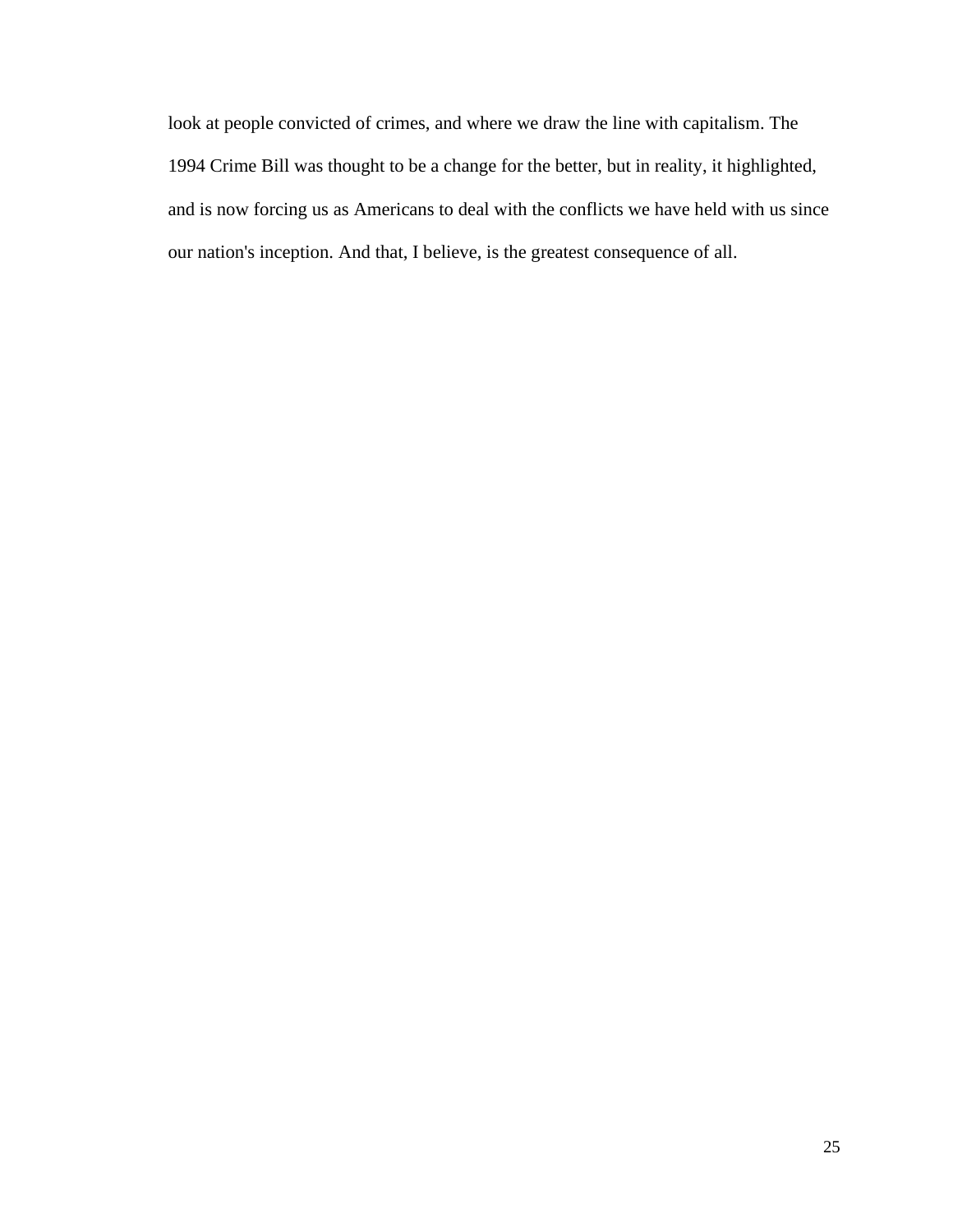#### **References**

- Andrzejewski, A. (2020, July 9). *War weapons for America's police departments: New Data shows Feds Transfer \$2.2B in Military Gear*. Forbes. Retrieved February 15, 2022, from https://www.forbes.com/sites/adamandrzejewski/2016/05/10/warweapons-for-americas-local-police-departments/?sh=5ac1fede4af4
- Akpan, N. (2018, August 21). *Police militarization fails to protect officers and targets black communities, study finds*. PBS. Retrieved February 16, 2022, from https://www.pbs.org/newshour/science/police-militarization-fails-to-protectofficers-and-targets-black-communities-study-finds
- Barak, G., Leighton, P., & amp; Cotton, A. M. (2018). Class, race, Gender, & amp; Crime: The Social Realities of Justice in America. Rowman & amp; Littlefield.

Benns, W. (2021, June 7). *American slavery, Reinvented*. The Atlantic. Retrieved February 22, 2022, from https://www.theatlantic.com/business/archive/2015/09/prison-labor-inamerica/406177/

Blakely, C. R., & Bumphus, V. W. (2004). Private and Public Sector Prisons—A Comparison of Select Characteristics. *Federal Probation A Journal of Correctional Philosophy and Practice*, *68*(1). Retrieved March 21, 2022, from https://www.uscourts.gov/sites/default/files/68\_1\_5\_0.pdf.

Bureau, U. S. C. (2022, March 1). *Income and poverty in the United States: 2020*. Census.gov. Retrieved February 15, 2022, from https://www.census.gov/library/publications/2021/demo/p60-273.html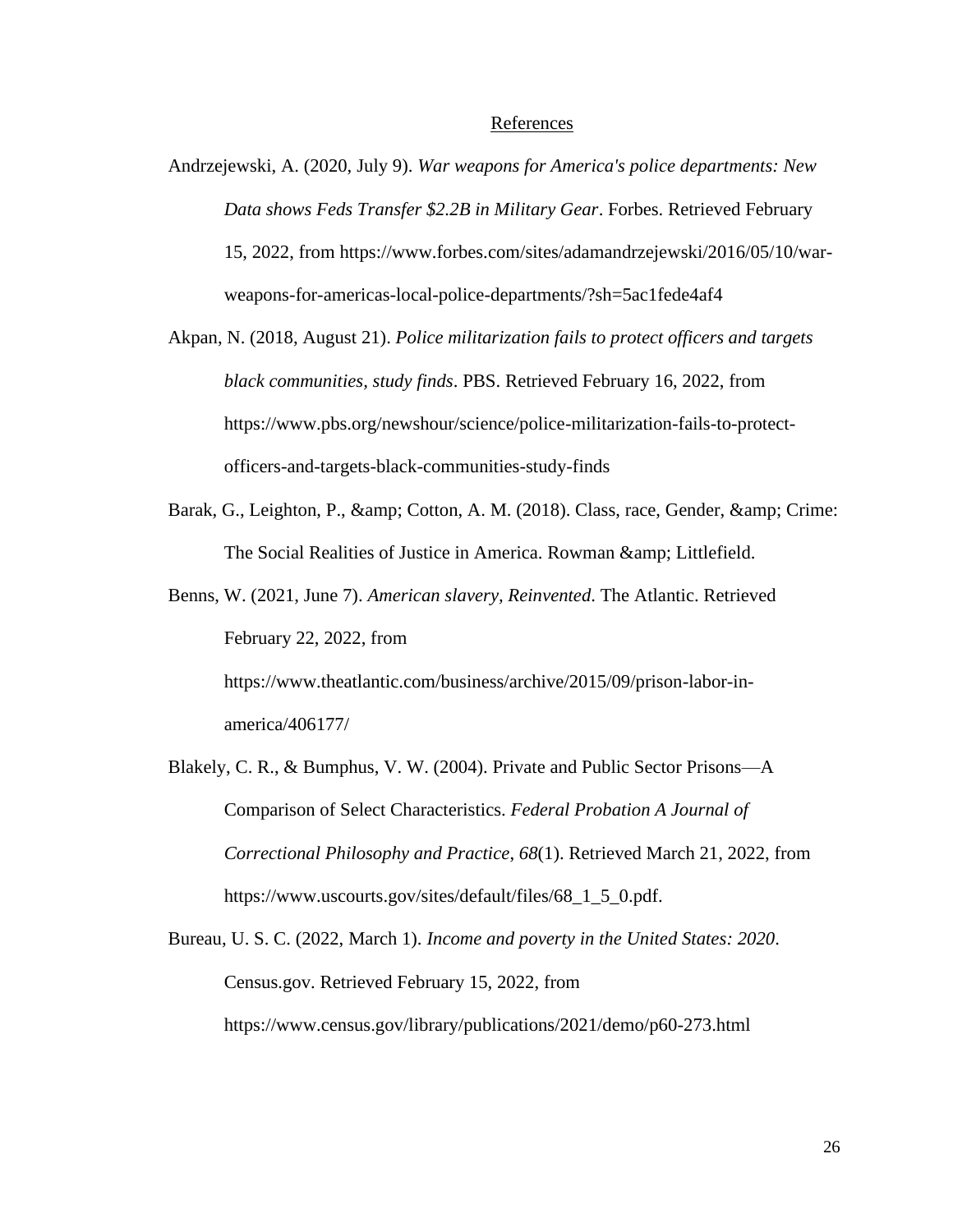- Chavez, R. (2021, November 26). *Aging Louisiana prisoners were promised a chance at parole after 10 years. some are finally free*. PBS. Retrieved March 22, 2022, from https://www.pbs.org/newshour/nation/aging-louisiana-prisoners-were-promised-achance-at-parole-after-10-years-some-are-finally-free Community Oriented Policing Services**.** (2014). Community Policing Defined. Accessed March 25, 2022 from, [https://cops.usdoj.gov/RIC/Publications/cops](https://cops.usdoj.gov/RIC/Publications/cops-p157-pub.pdf)[p157-pub.pdf](https://cops.usdoj.gov/RIC/Publications/cops-p157-pub.pdf)
- Constitutional Rights Foundation. (n.d.). *The Southern "Black Codes" of 1865–66*. Crf-Usa.Org. https://www.crf-usa.org/brown-v-board-50th-anniversary/southernblack-codes.html
- Cramer, M. (2020, May 12). Sentenced for Three Strikes, Then Freed. Now Comes a Pushback. Retrieved from [https://www.nytimes.com/2020/05/12/us/california](https://www.nytimes.com/2020/05/12/us/california-prison-three-strikes-law.html)[prison-three-strikes-law.htm](https://www.nytimes.com/2020/05/12/us/california-prison-three-strikes-law.html)
- Davenport, A., Welburn, J., Lauland, A., Pietenpol, A., Robbins, M., Rebhan, E., Boren, P., & Riley, K. (2018). An evaluation of the Department of Defense's Excess Property Program: Law Enforcement Agency equipment acquisition policies, findings, and options. *RAND Corporation*.<https://doi.org/10.7249/rr2464>
- Duffy, C. (2020, June 14). *Journalist partially blinded while covering protests: There's no way they could have mistaken me for anything but press*. ABC57. Retrieved April 6, 2022, from https://www.abc57.com/news/journalist-partially-blindedwhile-covering-protests-theres-no-way-they-could-have-mistaken-me-foranything-but-press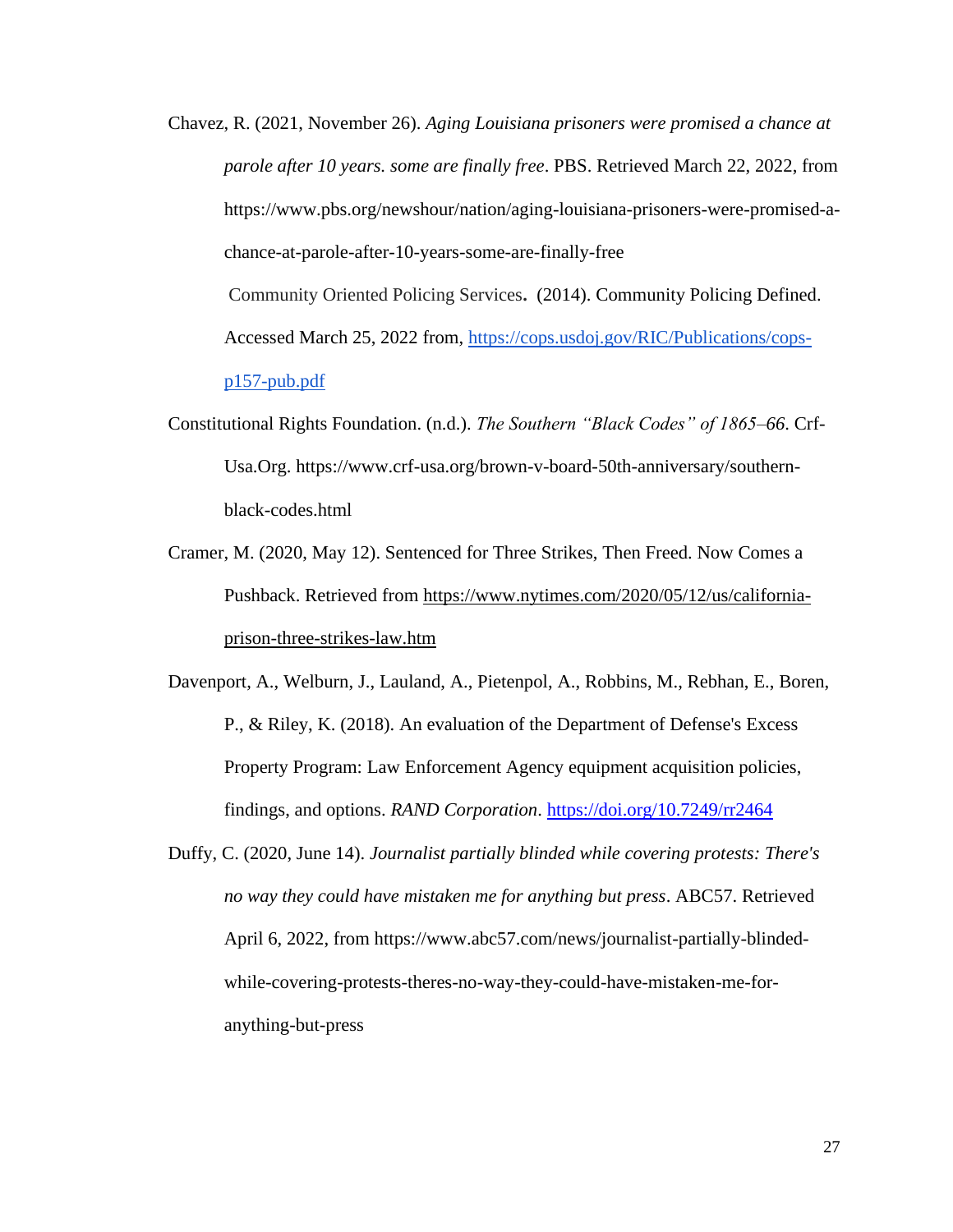- Edwards, E., Greytak, E., Madubuonwu, B., Sanchez, T., Beiers, S., Resing, C., Fernandez, P., & Galai, S. (2020). A Tale of Two Countries Racially Targeted Arrests in the Era of Marijuana Reform. *ALCU Research Report*. Retrieved March 1, 2022, from https://www.aclu.org/report/tale-two-countries-raciallytargeted-arrests-era-marijuana-reform.
- George, J. (2021). A Lesson on Critical Race Theory. American Bar Association. Retrieved from

https://www.americanbar.org/groups/crsj/publications/human\_rights\_magazine\_h ome/civil-rights-reimagining-policing/a-lesson-on-critical-race-theory/

- Guynn, J. (2021). President Joe Biden rescinds Donald Trump ban on diversity training about systemic racism. USA Today. Accessed Mar 1, 2022from, https://www.usatoday.com/story/money/2021/01/20/biden-executive-orderoverturns-trump-diversity-training-ban/4236891001/
- Hanna, P. (2016). Human Cattle: Prison Overpopulation and the Political Economy of Mass Incarceration. *Themis: Research Journal of Justice Studies and Forensic Science, 4*(1). doi:10.31979/themis.2016.0403
- Karch, S. (1999). Cocaine: History, Use, Abuse. *Journal of the Royal Society of Medicine, 92*(8), 393-397. doi:10.1177/014107689909200803

Kelly, A. (2019, December 20). Three Strikes Law and Habitual Offenders. Retrieved September 16, 2021, from

<https://www.criminaldefenselawyer.com/resources/three-strikes-law.htm>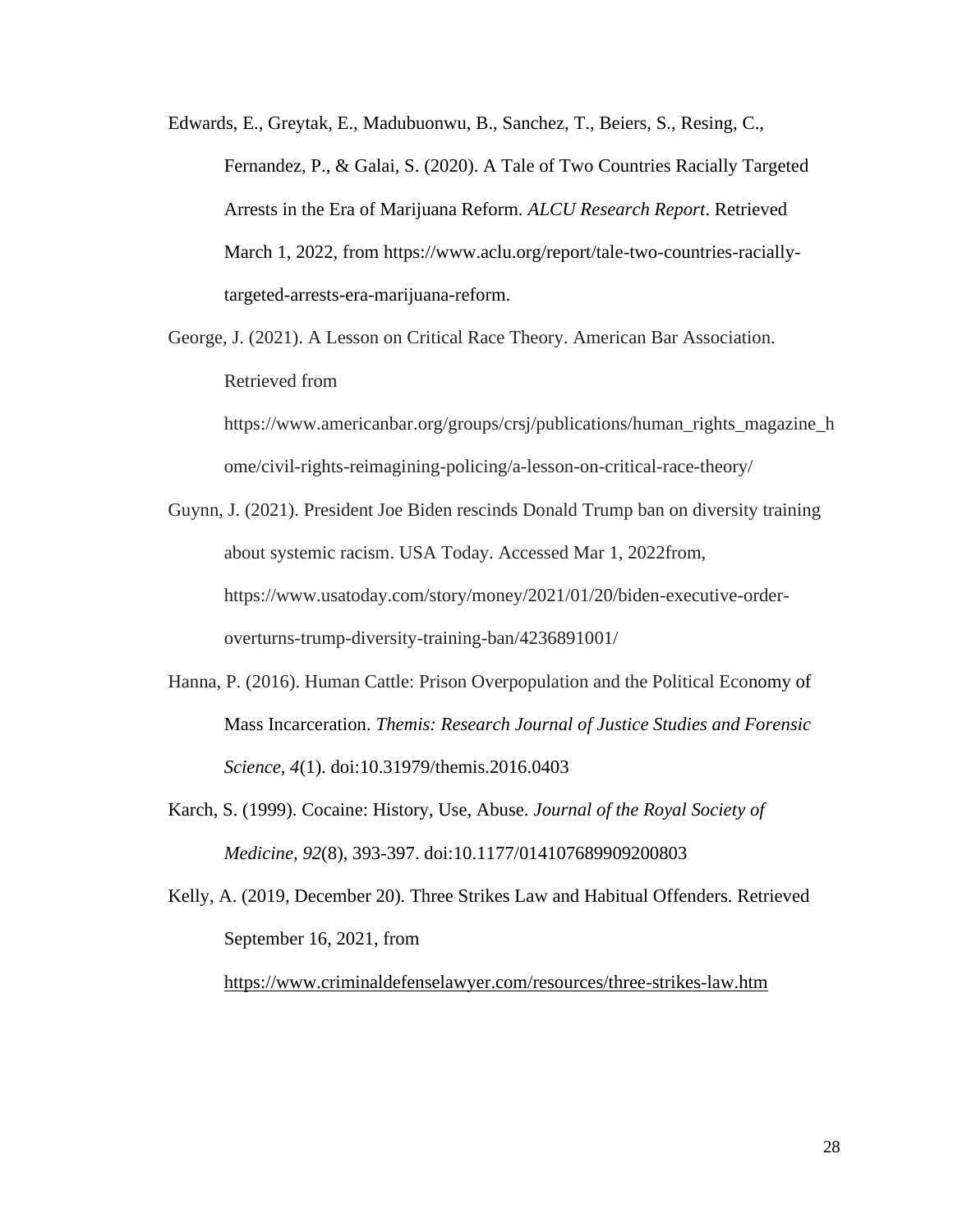Kopp, P. (2019). Is Burglary a Violent Crime? An Empirical Investigation of the Armed Career Criminal Act's Classification of Burglary as a Violent Felony. Criminal Justice Policy Review, 30(5), 663–680.

<https://doi.org/10.1177/0887403416684594>

- Lee, M. (2021, December 7). *Does the United States really have 5 percent of the world's population and one quarter of the world's prisoners?* The Washington Post. Retrieved March 22, 2022, from https://www.washingtonpost.com/news/factchecker/wp/2015/04/30/does-the-united-states-really-have-five-percent-ofworlds-population-and-one-quarter-of-the-worlds-prisoners/
- Legislative Analyst's Office (1994). The Federal Crime Bill: What Will it Mean for California? Accessed March 25, 2022 from,

<https://lao.ca.gov/1994/pb092794.html>

- Mummolo, Jonathan. 2018. ["Militarization Fails to Enhance Police Safety or Reduce](https://scholar.princeton.edu/jmummolo/publications/militarization-fails-enhance-officer-safety-or-reduce-crime-may-harm-police)  [Crime but May Harm Police Reputation.](https://scholar.princeton.edu/jmummolo/publications/militarization-fails-enhance-officer-safety-or-reduce-crime-may-harm-police)" Proceedings of the National Academy of Sciences of the United States of America 15 (37): 9181-9186.
- National Park Service. (2017). *The Era of Reconstruction 1861–1900*. NPS.Gov. Retrieved January 16, 2022, from

[https://www.nps.gov/subjects/nationalhistoriclandmarks/upload/Reconstruction.p](https://www.nps.gov/subjects/nationalhistoriclandmarks/upload/Reconstruction.pdf) [df\]](https://www.nps.gov/subjects/nationalhistoriclandmarks/upload/Reconstruction.pdf)

Nellis, A., Fettig, A., & Mendel, R. (2021, November 1). *The Color of Justice: Racial and ethnic disparity in state prisons*. The Sentencing Project. Retrieved February 22, 2022, from https://www.sentencingproject.org/publications/color-of-justiceracial-and-ethnic-disparity-in-state-prisons/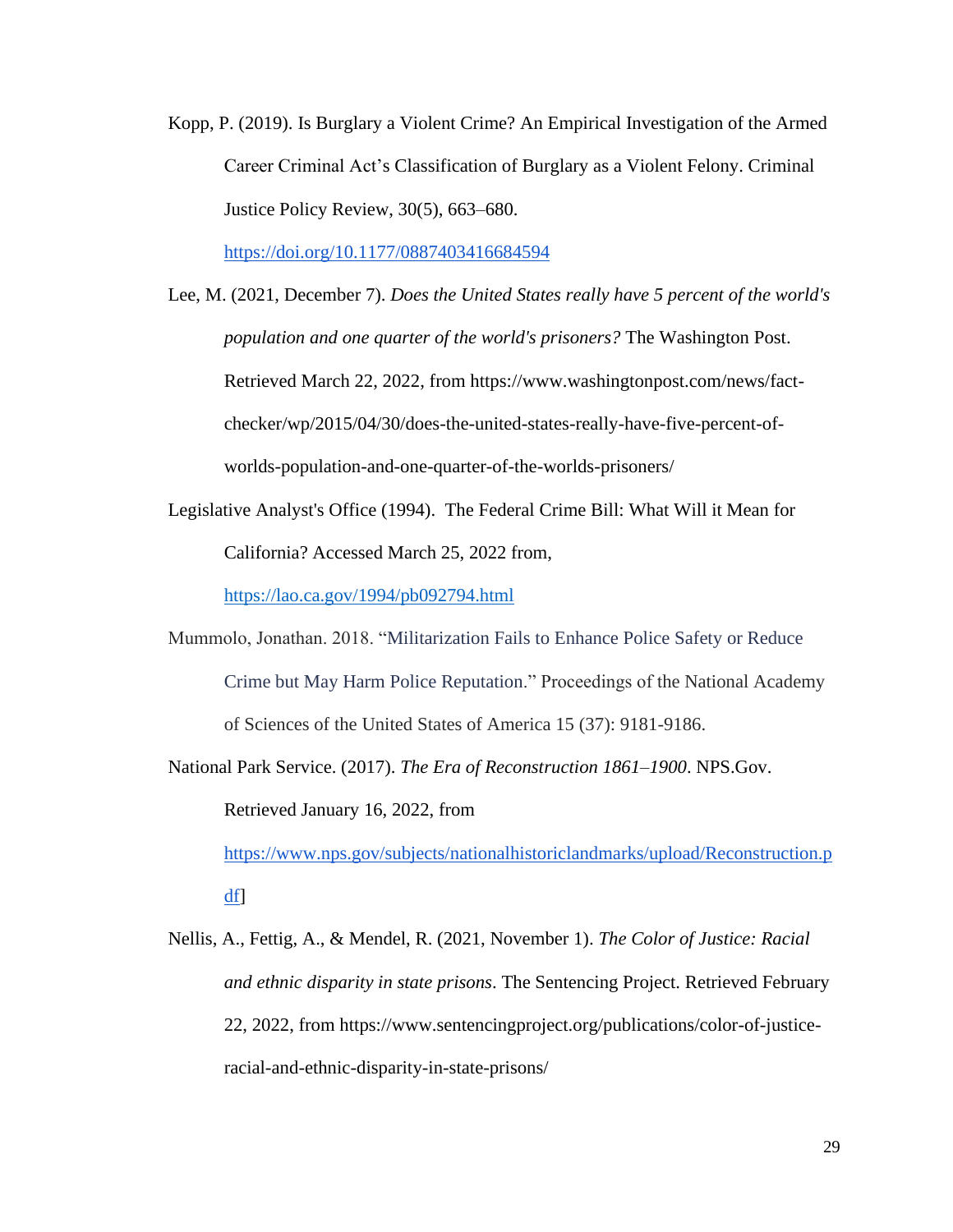Office of the Assistant Secretary for Administration & Management. (n.d.). *Legal highlight: The civil rights act of 1964*. United States Department of Labor. Retrieved November 24, 2021, from https://www.dol.gov/agencies/oasam/civilrights-center/statutes/civil-rights-act-of-1964#:~:text=The%20Civil%20Rights%20Act%20of%201964%20prohibits%20d iscrimination%20on%20the,religion%2C%20sex%20or%20national%20origin.&t

ext=The%20Act%20prohibited%20discrimination%20in,and%20the%20desegreg ation%20of%20schools.

O'Neill, A. (2021, March 19). *United States: Black and slave population 1790-1880*. Statista. Retrieved March 22, 2022, from https://www.statista.com/statistics/1010169/black-and-slave-population-us-1790- 1880/

- Pate, M and Gould, L. (2012). The discipline of difference: Ethnolinguistic heterogeneity and corporal punishment. *International Journal of Comparative and Applied Criminal Justice,* 36(3), 211-228.
- Public Broadcasting Service. (2003). *Race - the power of an illusion . background readings*. PBS. Retrieved November 24, 2021, from

https://www.pbs.org/race/000\_About/002\_04-background-02-09.htm.

Public Broadcasting Service. (n.d.). *Sharecropping | Themes | Slavery by Another Name | PBS*. Slavery By Another Name. Retrieved January 16, 2022, from https://www.pbs.org/tpt/slavery-by-another-name/themes/sharecropping/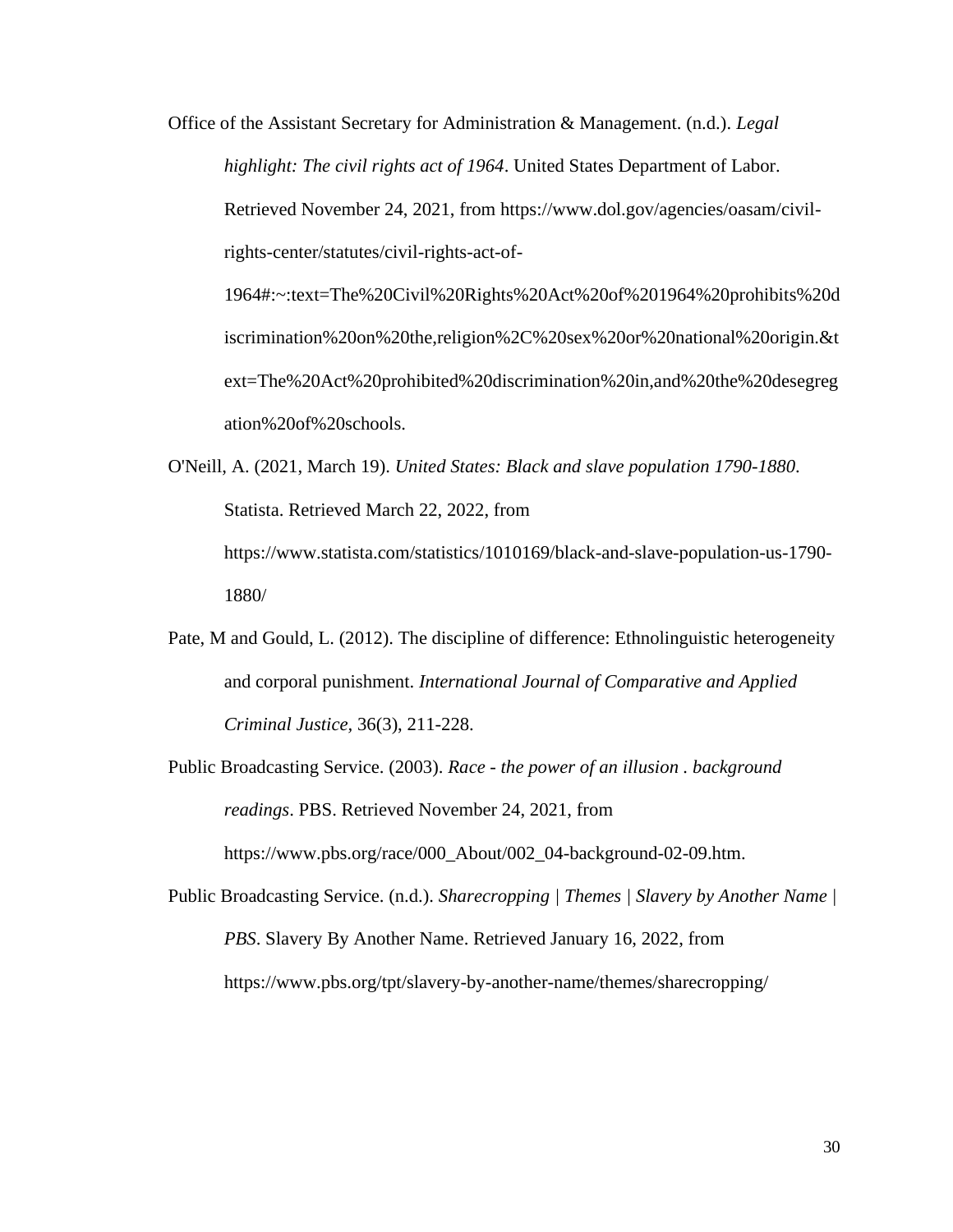- Sabate, A. (2012, October 10). California's Prop 36 would Scale Back Three Strikes Law. Retrieved from [https://abcnews.go.com/ABC\\_Univision/News/california](https://abcnews.go.com/ABC_Univision/News/california-proposition-36-revise-strikes-law/story?id=17446228)[proposition-36-revise-strikes-law/story?id=17446228](https://abcnews.go.com/ABC_Univision/News/california-proposition-36-revise-strikes-law/story?id=17446228)
- Schmitt, G. R., Reedt, L., & Blackwell, K. (2021, January 13). *Demographic differences in sentencing*. United States Sentencing Commission. Retrieved February 23, 2022, from https://www.ussc.gov/research/research-reports/demographicdifferences-sentencing
- Selby, D. (2021, September 17). *How the 13th amendment kept slavery alive: Perspectives from the prison where slavery never ended*. Innocence Project. Retrieved February 22, 2022, from https://innocenceproject.org/13th-amendmentslavery-prison-labor-angola-louisiana/
- Slave Voyages. (n.d.). *Estimates*. Slavevoyages.Org.

https://www.slavevoyages.org/assessment/estimates

- Sundt, J., Salisbury, E. J., & Harmon, M. G. (2016). Is Downsizing Prisons Dangerous: The Effect of California's Realignment Act on Public Safety. *Criminology and Public Policy*, *15*(2), 315–342.
- Sutton, J. R. (2013). Symbol and Substance: Effects of California's Three Strikes Law on Felony Sentencing. *Law & Society Review*, *47*(1), 37–72.

Tucker, N. (n.d.). *Cocaine vs. crack: What's the difference?* WebMD. Retrieved March 1, 2022, from https://www.webmd.com/connect-to-care/addiction-treatmentrecovery/cocaine/what-is-the-difference-between-cocaine-and-crack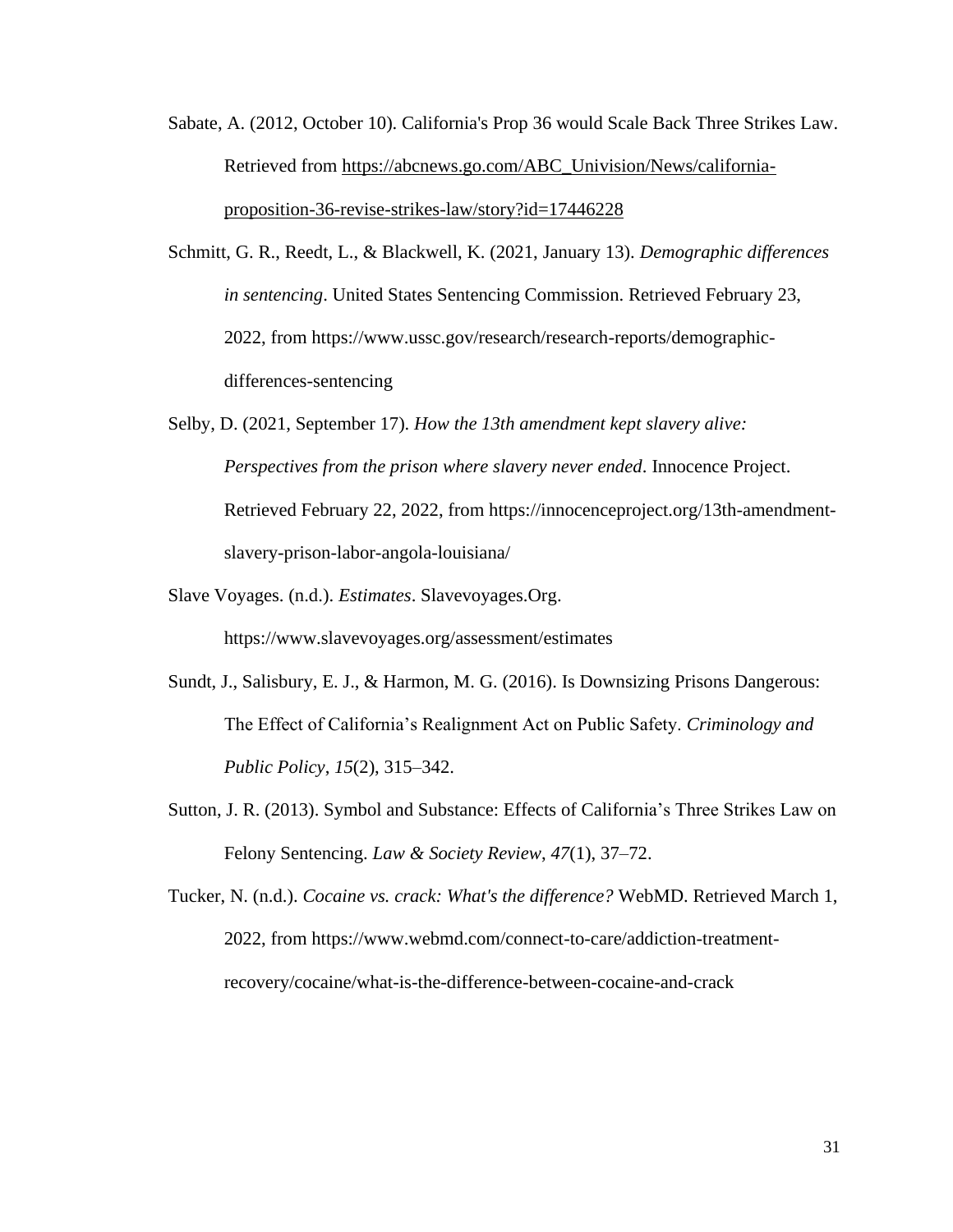Turner, C. (2018, February 4). *Why Schools Fail to Teach Slavery's Hard History*.

NPR.Org. Retrieved January 16, 2022, from

https://choice.npr.org/index.html?origin=https://www.npr.org/sections/ed/2018/02

/04/582468315/why-schools-fail-to-teach-slaverys-hard-history

United States Sentencing Commission. (2016c). Guidelines Manual. §4B1.4. Armed Career Criminal. Retrieved from

[http://www.ussc.gov/Guidelines/2016\\_Guidelines/index.cfm](http://www.ussc.gov/Guidelines/2016_Guidelines/index.cfm)

- United States Department of Education (2016, July). State and Local Expenditures on Corrections and Education. Retrieved from https://www2.ed.gov/rschstat/eval/other/expenditures-correctionseducation/brief.pdf
- U.S. Department of the Interior. (2021, June 1). *History & culture*. National Parks Service. Retrieved January 16, 2022, from

https://www.nps.gov/reer/learn/historyculture/historyculture.htm

Valentin, L. (2021, March 30). *The first step to stop corporations from profiting from incarceration in the United States.* Retrieved March 22, 2022, from https://www.tni.org/en/article/the-first-step-to-stop-corporations-from-profitingfrom-incarceration-in-the-united-

states?fbclid=IwAR0AIV\_Ovn0MVamNIQRPX1yPrqHBRMpyhZIHNbkmbekh gLbP5XDMMi11lYU

*What is the average cost to house inmates in prison*. The Law Dictionary. (2020, October

19). Retrieved February 15, 2022, from https://thelawdictionary.org/article/whatis-the-average-cost-to-house-inmates-in-prison/